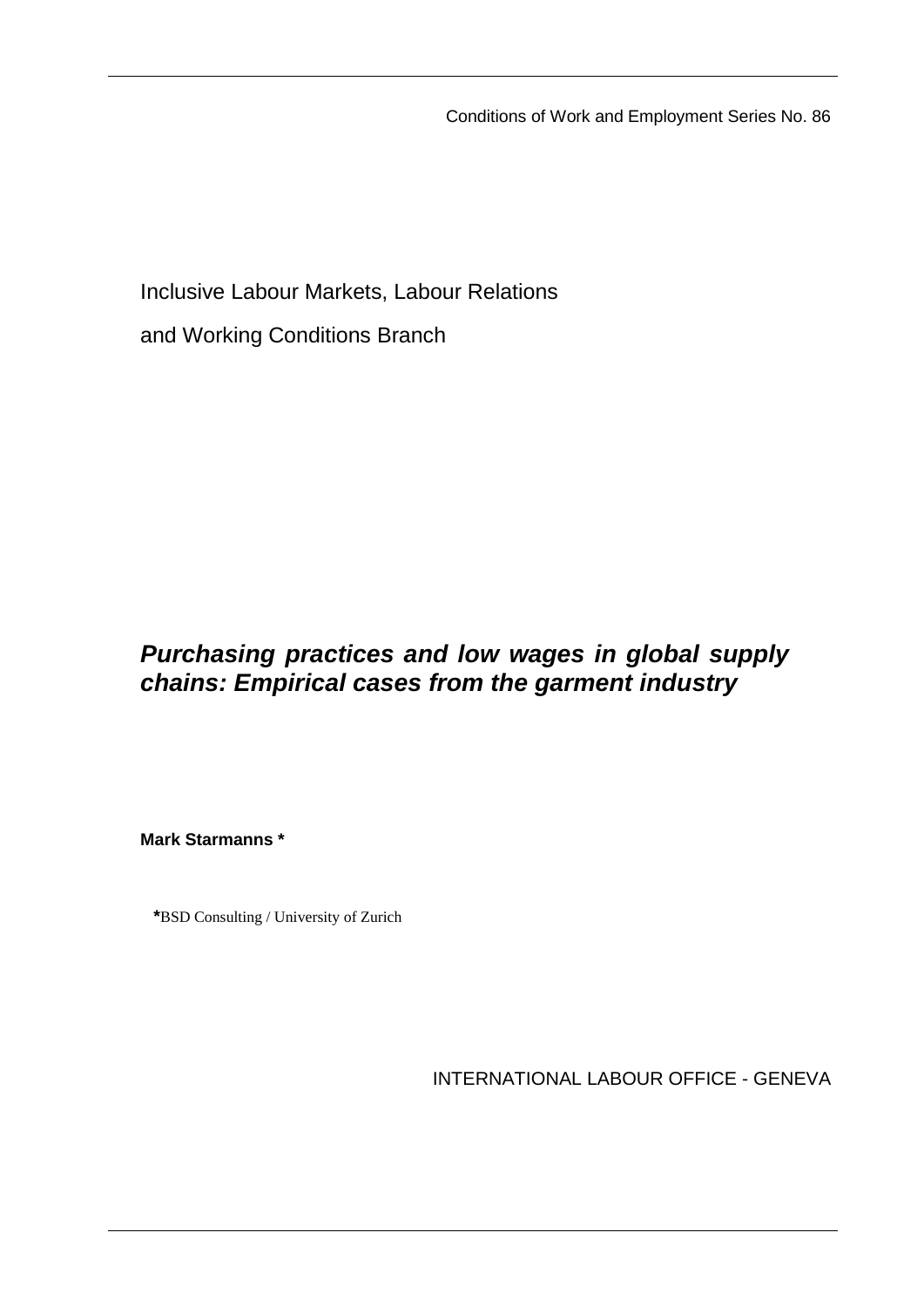#### Copyright © International Labour Organization 2017

Publications of the International Labour Office enjoy copyright under Protocol 2 of the Universal Copyright Convention. Nevertheless, short excerpts from them may be reproduced without authorization, on condition that the source is indicated. For rights of reproduction or translation, application should be made to ILO Publications (Rights and Licensing), International Labour Office, CH-1211 Geneva 22, Switzerland, or by email: rights@ilo.org. The International Labour Office welcomes such applications.

Libraries, institutions and other users registered with a reproduction rights organization may make copies in accordance with the licences issued to them for this purpose. Visit www.ifrro.org to find the reproduction rights organization in your country.

*ILO Cataloguing in Publication Data* 

#### *Starmanns, Mark.*

*Purchasing practices and low wages in global supply chains: empirical cases from the garment industry / Mark Starmanns ; International Labour Office, Inclusive Labour Markets, Labour Relations and Working Conditions Branch. - Geneva: ILO, 2017.* 

*(Conditions of Work and Employment series ; No. 86, ISSN: 2226-8944 ; 2226-8952 (web pdf))* 

*International Labour Office. Inclusive Labour Markets, Labour Relations and Working Conditions Branch.* 

*low wages / clothing industry / value chains / purchasing / case study* 

*13.07*

The designations employed in ILO publications, which are in conformity with United Nations practice, and the presentation of material therein do not imply the expression of any opinion whatsoever on the part of the International Labour Office concerning the legal status of any country, area or territory or of its authorities, or concerning the delimitation of its frontiers.

The responsibility for opinions expressed in signed articles, studies and other contributions rests solely with their authors, and publication does not constitute an endorsement by the International Labour Office of the opinions expressed in them.

Reference to names of firms and commercial products and processes does not imply their endorsement by the International Labour Office, and any failure to mention a particular firm, commercial product or process is not a sign of disapproval.

Information on ILO publications and digital products can be found at: www.ilo.org/publns.

Printed by the International Labour Office, Geneva, Switzerland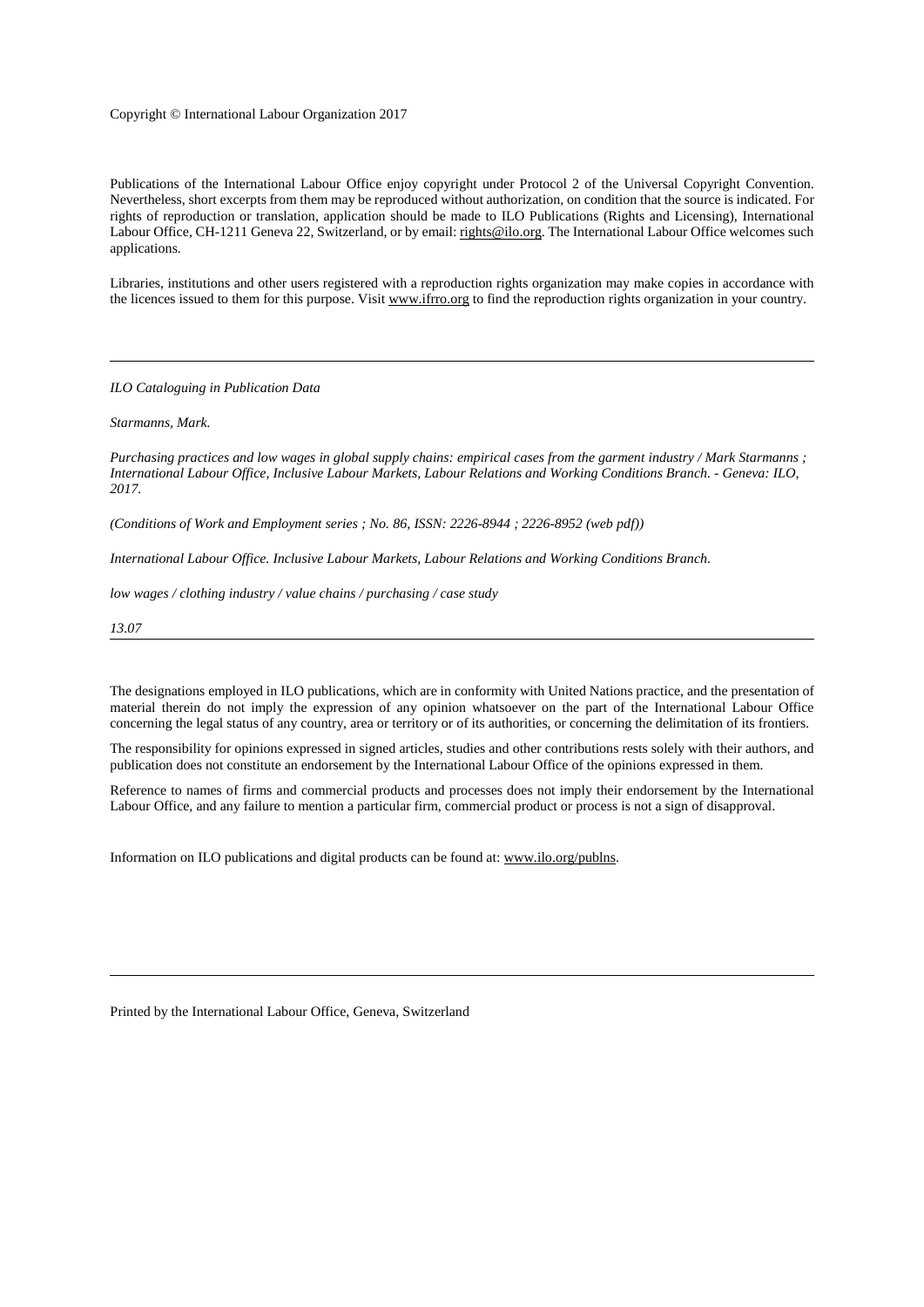# <span id="page-2-0"></span>**Acknowledgements**

The author would like to thank the following people for their assistance in the preparation of this working paper: Daniel Vaughan-Whitehead, Doug Miller, Deborah Huber, Eva Mangl, Lefteris Coroyannakis, the interviewees and the participants of a workshop at the ILO in November 2015. The usual disclaimer applies.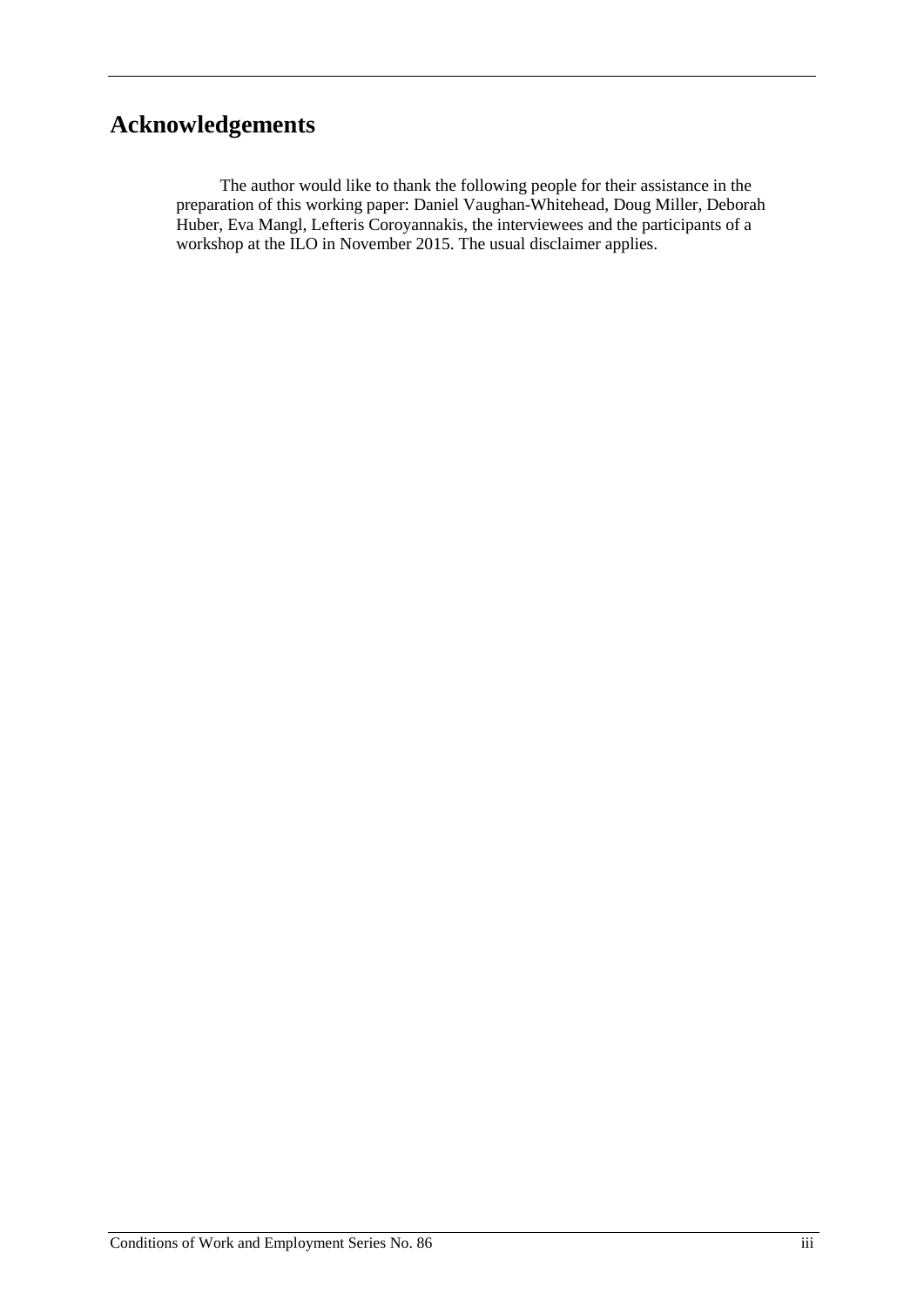# **Contents**

| 1.                                     |
|----------------------------------------|
| 2.                                     |
| 3.                                     |
| 4.                                     |
| 5.                                     |
| 5.1<br>5.2<br>5.3<br>5.4<br>5.5<br>5.6 |
| 6.                                     |
| 6.1<br>6.2<br>6.3<br>6.4               |
| 7.                                     |
|                                        |
|                                        |
| 26                                     |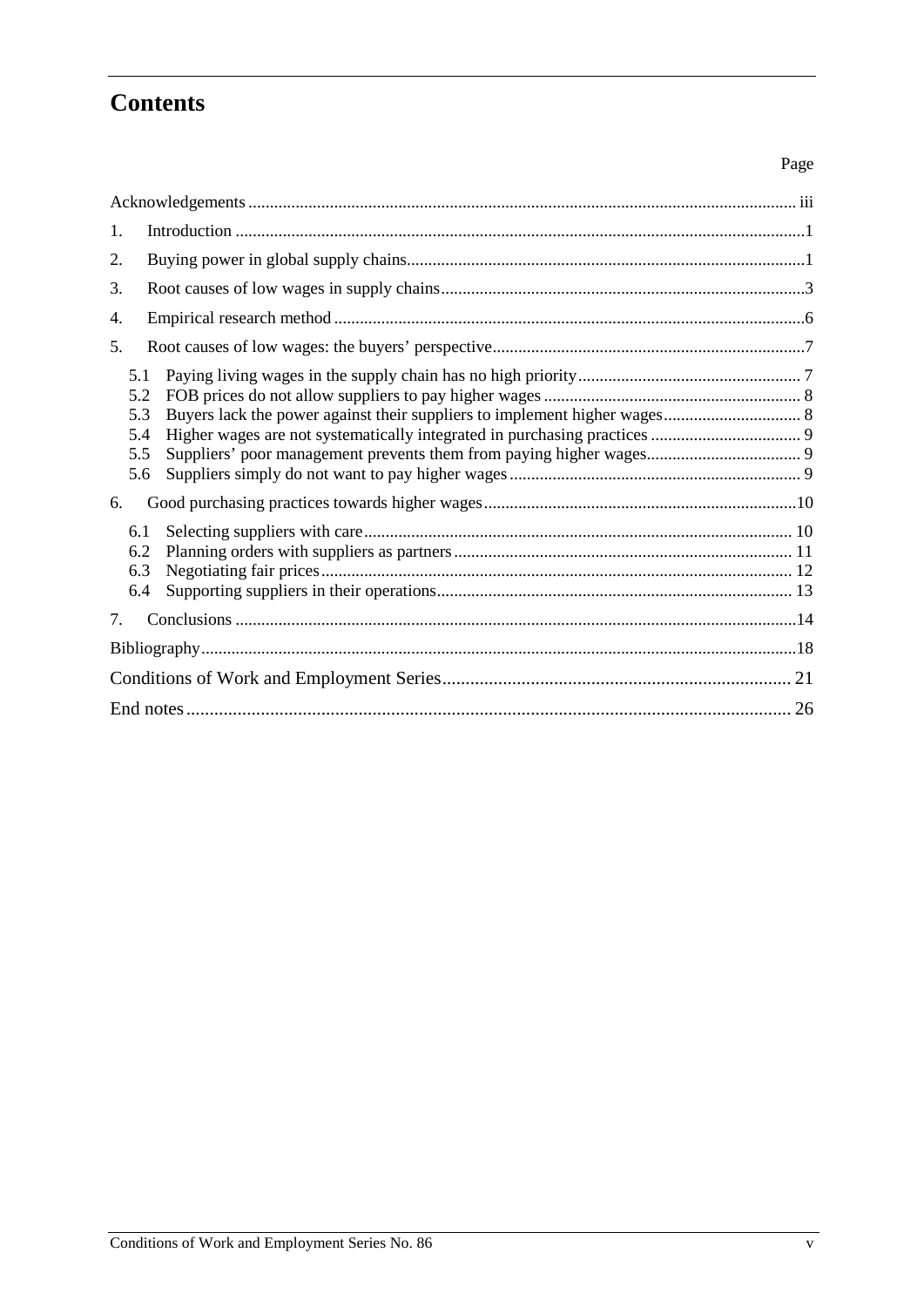## <span id="page-4-0"></span>**1. Introduction**

Global supply chains connect garment workers in Asia – who are found not to earn enough for a decent living<sup>1</sup> – with brands, retailers and consumers in western countries. These chains put global injustice into figures: for instance, the workers in Asia who produce a t-shirt together will only earn around 1% of the price at which the t-shirt retails<sup>[2](#page-29-1)</sup>. Civil society organisations and consumers are therefore demanding that fashion brands and retailers use their purchasing power to ensure that suppliers increase wages in their supply chain.

According to the theoretical 'global value chain'[3](#page-29-2) perspective, it should be easy for a brand or retailer to demand its suppliers to implement higher wages. In this respect, brands and retailers are the 'lead firms' in the value chain, wielding power over their suppliers and determining the following five conditions (Humphrey 2005:22; also Humphrey & Schmitz 2001:21f): What is produced? How is it produced? When is it produced? How much is produced? How much does it cost?

Indeed, for the last 20 years, fashion brands and retailers<sup>[4](#page-29-3)</sup> have been responding to the criticism regarding poor working conditions and implementing corporate social responsibility (CSR) practices. H&M and Marks & Spencer for instance have promised to implement 'fair living wages' in their supply chains<sup>5</sup>, and social standard organisations like Fair Wear Foundation (FWF), Fair Labor Association (FLA) or Ethical Trading Initiative (ETI) are demanding their member companies to implement 'living wages' or 'fair wages' at their firsttier suppliers. In a number of recent projects, a few brands have demonstrated that a premium of only 10-20 cents per t-shirt would allow a supplier in India to double its workers' wages (compare for instance: Miller & Hohenegger 2016; Egels-Zanden 2015; Kline 2014; Oxfam 2015; Starmanns 2016). However, despite these facts and efforts, wages in the Asian garment industry remain very low, and poor working conditions persist<sup>[6](#page-29-5)</sup>.

This paper attempts to explain why brands and retailers do not implement better wages on a larger scale. It analyses the hurdles buyers face when trying to implement higher wages in their supply chains, and assesses how they try to raise wages. It particularly examines how lead firms' purchasing practices affect wages, and how they improve working conditions in their supply chains.

The three main research questions are:

- 1. What root causes do low wages in the supply chain have?
- 2. How do buyers try to raise wages in their supply chain?
- 3. How do purchasing practices enable suppliers to implement, or prevent them from implementing higher wages and decent working conditions?

The paper has an empirical focus. It examines 14 brands and retailers, most of which are small and medium enterprises (SME), and most of which have a policy to implement a 'living wage' at their supply factories.

Following this introduction, this paper is structured as follows: Section 2 provides an overview of power structures in global value chains. Section 3 analyses the different reasons behind low wages in supply chains that can be found in existing literature, with a focus on causes emanating from the supply chain. Section 4 presents the research methodology; sections 5 and 6 present the research results, and section 7 draws some conclusions.

## <span id="page-4-1"></span>**2. Buying power in global supply chains**

*Suppliers typically have fewer options and less decision-making flexibility than their buyers. Workers remain largely absent from decision-making. (JETI 2015: 23)*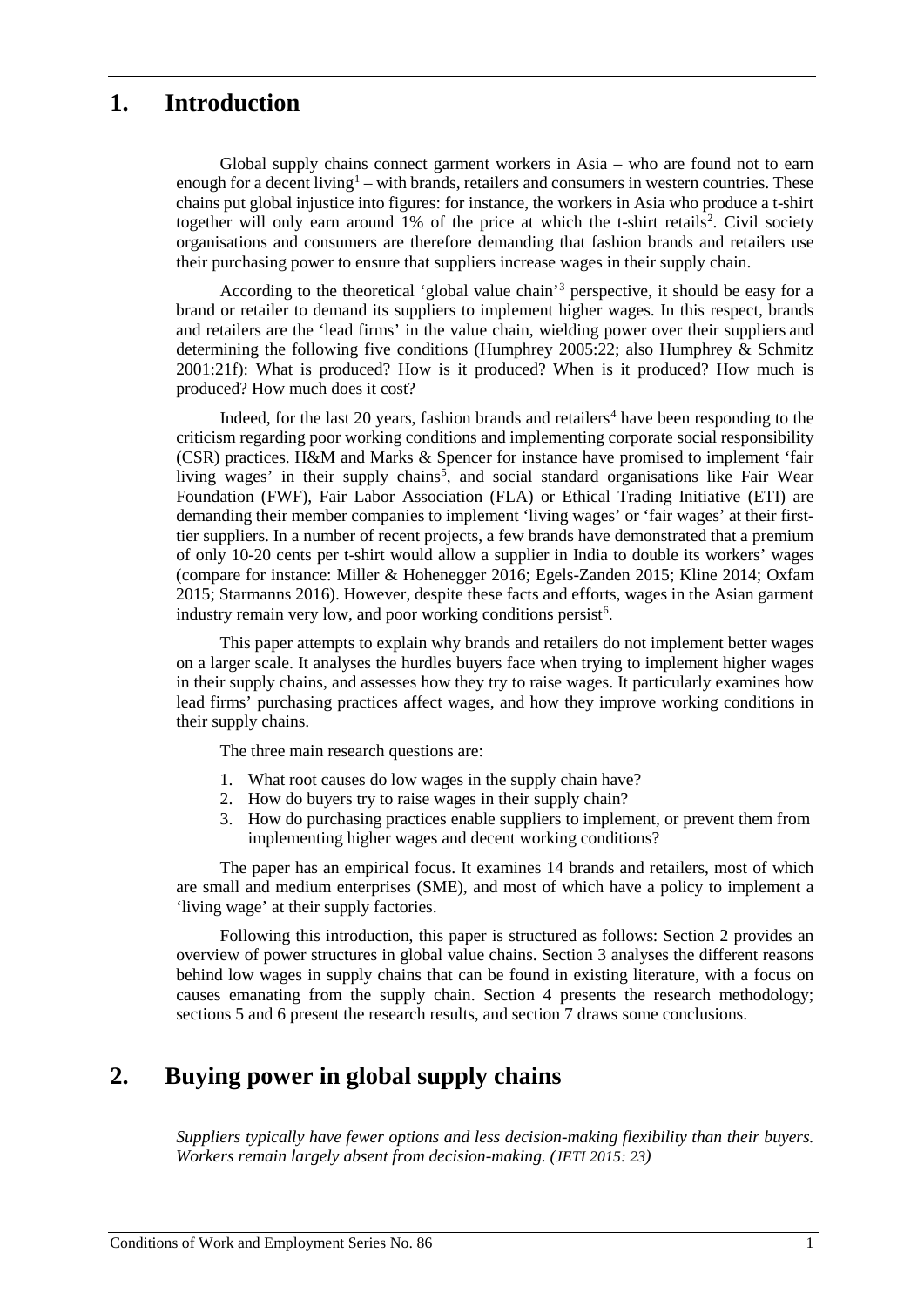This quotation reflects that garment chains in the 'global commodity chains' (GCC) framework are 'buyer-driven' and that so called 'lead firms' (in the garment industry brands and retailers) have a great deal of power in the supply chain. They play a central role in setting up and coordinating decentralised production networks (Gibbon & Ponte 2005; Dicken 2007b; Gibbon, Bair et al. 2008:321; Sturgeon 2009:123). According to this framework, brands and retailers have the power to control the activities of companies in the supply chain that they do not own (Gereffi, Humphrey et al. 2001:4; Coe, Dicken et al. 2008:277).

Power results from the significance of design and marketing activities in terms of value addition, the dependence of suppliers, and the asymmetries in value addition within the chain (see also Bair 2005; Gereffi, Humphrey et al. 2005:82). Scholars and practitioners use the GCC framework to stress that some lead agents – particularly transnational retailers based in Europe and North America such as Walmart, Tesco or Metro – use 'aggressive models' of retailer-led supply chain management (Crewe 2000; Hale 2000; Dolan & Humphrey 2004; Gibbon & Ponte 2005; Wrigley, Coe et al. 2005; Hughes 2006a:638; Hughes, Buttle et al. 2007:493). Hughes et al. argue that retailers can dictate pricing and payment terms to their suppliers and make strict demands on producers in terms of product specifications and delivery times (Hughes et al. 2007:494). Fitter and Kapinsky (2001:78f) define 'value chain governance' as:

*The power to define who does and who does not participate in the value chain, the setting of rules of inclusion, assisting chain participants to achieve these standards and monitoring their performance.* 

Thus, buyers or 'lead firms' have the power to prescribe social standards because they can exclude producers or even switch suppliers (compare Humphrey & Schmitz 2001:22):

*Although it is not always exercised, purchasing power allows a lead firm to explicitly coordinate the activities of its supply chain and pressure suppliers to lower costs, increase quality, adopt specific equipment, employ specific business processes, purchase inputs from specific vendors, and invest in specific locations ... (Sturgeon 2009:129).* 

Similarly, Barrientos (2013:45) sums up competitive pressures as the possibility to lower prices, to demand suppliers to pay for implementation of standards, to shorten lead times, and to give more small repeat orders.

Raworth & Kidder (2009:174) argue that buyers exert three kinds of pressure on suppliers:

- Time and speed, for example, pressures to deliver faster, reduce production lead times, and shorten design cycles. This is particularly the case in the fast fashion industry, where companies have twelve or more seasons a year, which leads to shorter lead times in their supply chains.
- Flexibility and seasonality, for instance, demands for quick changes in order size and the ability to switch rapidly between product designs.
- Costs and risks, for instance, demands for lower prices and higher quality. Suppliers say that prices went down by 35% within 1.5 years, while quality demands went up.

A recent empirical study (Bachstädter & Förster 2014) of 26 manufacturers in Bangladesh indicates that while their costs (material, transport, energy and wages) have increased locally, "most buyers did not accept an increase in  $FOB<sup>7</sup>$  $FOB<sup>7</sup>$  $FOB<sup>7</sup>$  prices". In this study, almost none of the buyers from the analysed factories offered a price increase although minimum wages in Bangladesh almost doubled from 3.000 Taka to 5.300 Taka from one to the next year<sup>8</sup>. As a result, when there are shipping delays, profit margins turn negative because the producer has to pay for airfreight. Statistics by the Export Promotion Bureau of Bangladesh support this view, showing that total unit prices have decreased between 1993 and 2009 (Bachstädter & Förster 2014)<sup>[9](#page-29-8)</sup>.

In summary, the literature on commodity and value chains suggests that buyers exercise disproportionate power in global garment supply chains and the suppliers transfer this pressure to the workers: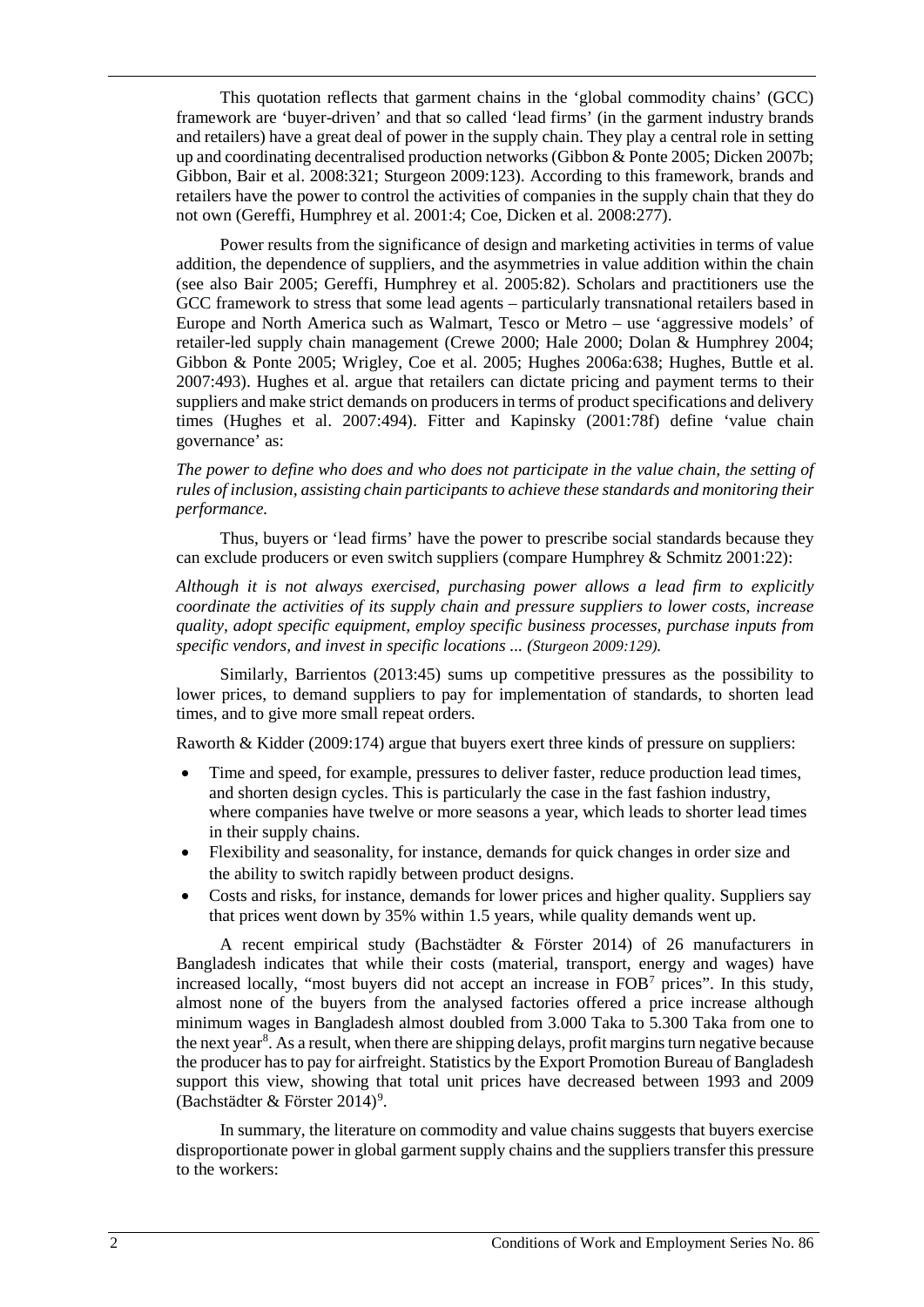*Brands and retailers are demanding faster, more flexible, and cheaper production from internationally outsourced suppliers ... these are not geared up to deliver because they lack the managerial and technical tools needed to cope with the demands of lean production, and they have little power to negotiate with the buyer. As a result, suppliers transfer the pressures onto workers, who bear it in the form of precarious employment. (Raworth & Kidder 2009:165)* 

However, contrary to this, the FWF argues that a main hurdle to raising wages is the limited power buyers have vis-à-vis their suppliers<sup>[10](#page-29-9)</sup>. This suggests that in some cases suppliers might wield power over their buyers.

Various authors point out that power is a more complex construct, and that different people within a single brand/retailer actually exert different pressures on the supplier (see box 1), and these pressures often work against each other. For instance, the buying department in a company often wields its power to exert pressure on the supplier for faster delivery and for lowering costs. At the same time, the CSR department asks the supplier to pay higher wages. These demands are in conflict with each other, and various studies point out that this contradiction undermines the implementation of social standards(Hughes 1999; Hughes 2000; Hughes & Reimer 2004; Mamic 2004; Reimer & Leslie 2004; Hughes 2005; Raworth & Kidder 2009:166). To conclude, buyers in global supply chains exert various, and at times conflicting forms of power in their supply chains (see Box 1), which mainly derive from the buyers' ability to switch to new suppliers if they wish to do so.

#### **Box 1: Different kinds of buyers' power from the literature**

Brands and retailers have power to ...

- define who participates or not in the supply chain;
- exclude and/or switch suppliers;
- exert pressure for faster deliveries and design cycles;
- demand flexibility regarding orders (small repeated orders, changes in size and style);
- dictate costs and payment terms;
- force suppliers to carry the risk;
- force suppliers to pay for standard implementation;
- provide insecure contracts to suppliers;
- <span id="page-6-0"></span>• prescribe social standards (including living wages).

## **3. Root causes of low wages in supply chains**

A recent analysis by the Joint Ethical Trading Initiatives (JETI 2015) views the root causes of low wages in global supply chains from three different perspectives: (1) the national labour market perspective; (2) the enterprise perspective; and (3) the value chain perspective. As each of the three perspectives helps to understand companies' purchasing practices, they are briefly presented below.

Firstly, root causes of low wages from the 'national labour market perspective' can be divided into institutional factors and non-institutional factors (JETI 2015: 31ff):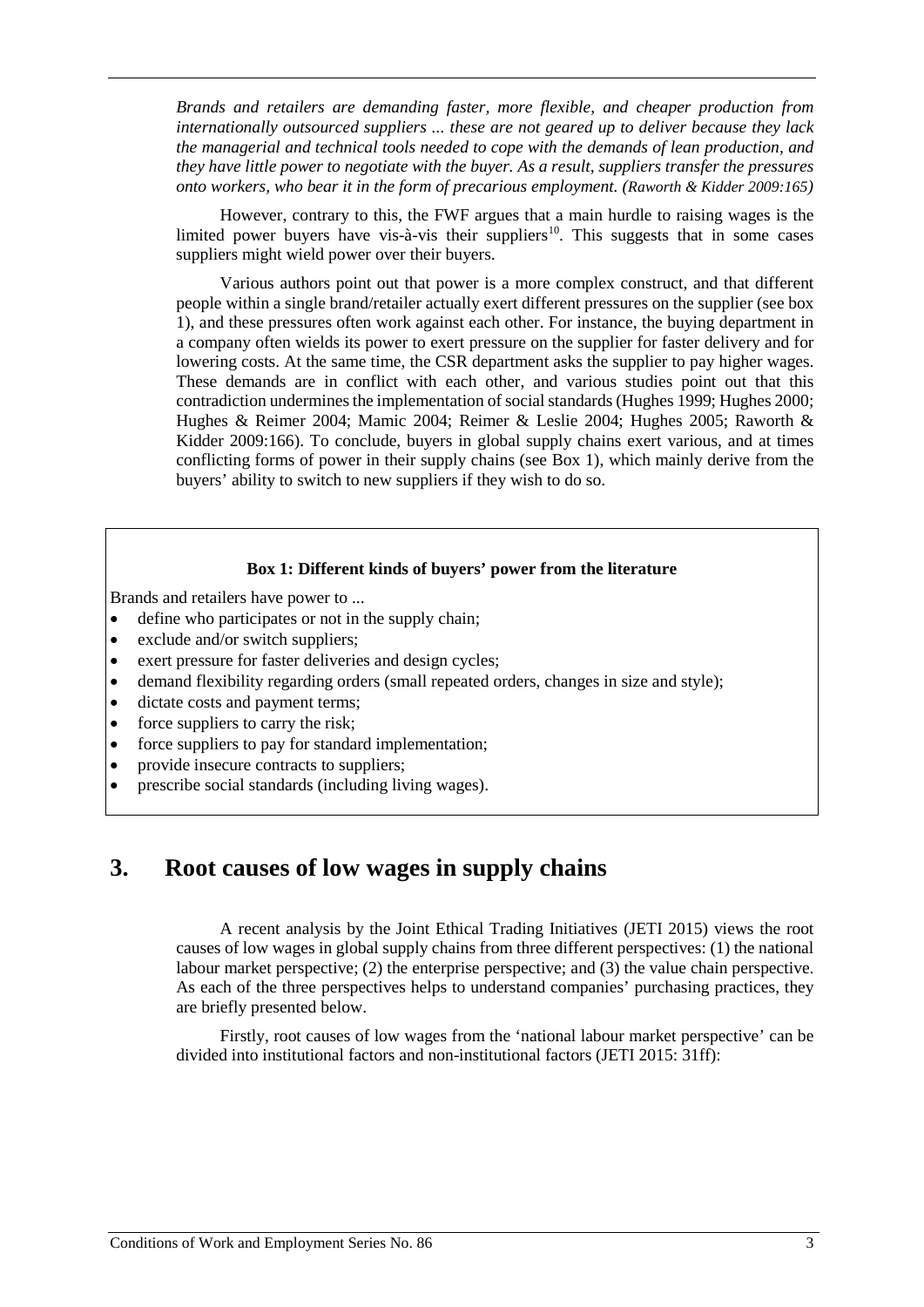- Statutory minimum wages are not revised regularly and do not reflect the full participation of social partners.
- Labour market policy-makers fear a wage-employment trade off and that significant wage rises spur other cost increases like food, rents etc.
- Workers and social partners are absent in wage-setting processes, with no framework for representation and negotiation.
- Wage floors do not cover all vulnerable workers (e.g. homeworkers).

#### **Institutional factors Non-institutional factors**

- Occupation segregation means that women and vulnerable groups are overrepresented among the lowest paid but there are often no betterpaid alternatives.
- The potential for wage-led macroeconomic growth is underrecognised.

From the institutional perspective, buyers who want to implement higher wages can use their lobbying power in producing countries and engage for revision of minimum wages or for a better inclusion of workers or homeworkers in wage-setting processes on the national level. This is best done through a collaborative approach. One example for a collaborative approach is the ACT initiative that was launched by the global trade union federation IndustriALL in 2015. ACT brings together brands, retailers, manufacturers and trade unions, who together try to address the issue of living wages through improving industrial relations and purchasing pratices (short summary in Box 2 – but this approach is not the focus of this paper).

#### **Box 2: ACT Initiative**

Through the ACT (Action, Collaboration, Transformation) initiative, brands, retailers, manufacturers and trade unions are trying to address the issue of living wages in global supply chains by influencing the institutional factors in national labour markets.

ACT is a global framework on living wages with the aim "to create a system that can increase wages in a sustainable and enforceable way"[11](#page-29-10). In order to address the structural barriers to living wages, IndustriALL has signed a Memorandum of Understanding with 17 brands involved in the ACT process:

*The MoU is explicit in identifying the development of industry bargaining in garment producing countries as essential to achieving living wages and the need for effective recognition of workers' rights to freedom of association and collective bargaining in order for this to be realised.[12](#page-29-11)*

Secondly, the 'enterprise perspective' explains that challenges of implementing higher wages can result from the suppliers' poor management practices. The JETI-paper highlights five root causes of low wages from this perspective:

- Lack of transparency in pay systems often leads to detrimental development of the lowest paid workers (e.g. records of payment and working hours are wrong or missing).
- Wrong or missing incentive systems (that incentivise performance and do not provide development opportunities) and focus on work intensity rather than work efficiency may prevent workers from developing their skills.
- If productivity gains are not shared with the workers, it is impossible for a factory to pay higher wages (the added money for the increase of wages needs to come from somewhere).
- In-kind benefits (e.g. free transportation or free food) may lead to unfavourable power structures between the company and its workers.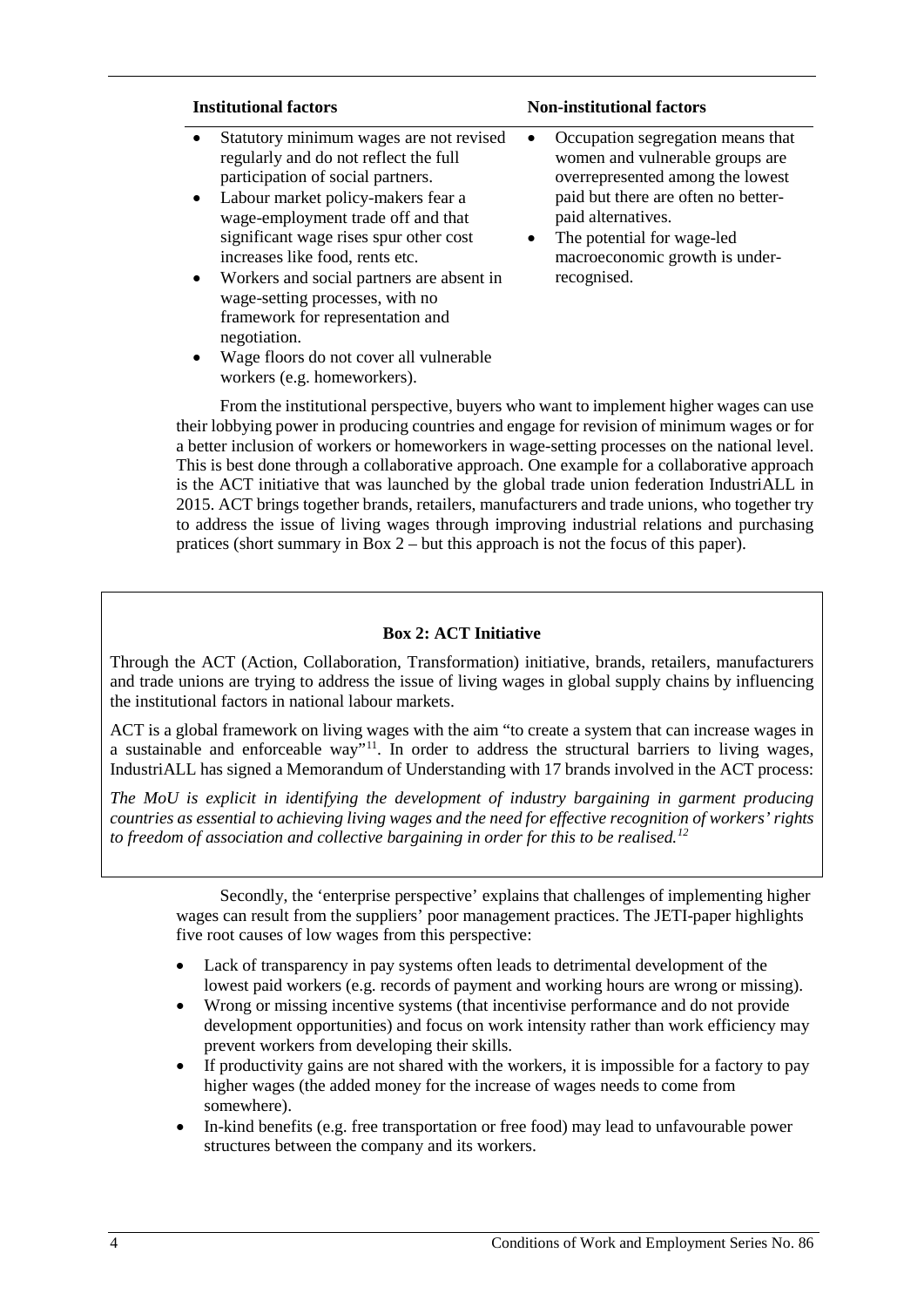JETI recommends that these reasons for poor wages can be mitigated by assessing and changing the capacity of factory management, for instance, by proactively advocating for freedom of association and by focussing on efficiency instead of intensity. When companies examine competitiveness, they should also take non-price factors like product quality, infrastructure etc. into consideration instead of focussing on labour costs. JETI also recommends that buyers better understand how wages are set and paid at the level of the supplier. It particularly refers to the 'Fair Wage' approach to be "instructive in understanding enterprise-level wage systems" – i.e. how the factory pays workers, the relationship between pay and working hours and how pay can incentivise performance (JETI 2015:38ff; see also Vaughan-Whitehead 2010).

Thirdly, the JETI study points out the root causes of low wages from a 'value chain perspective', most of which refer to the 'buying power' described in section 2:

- Power imbalances leave suppliers with fewer options and less flexibility.
- Low wages are built into many business models.
- Wages are more likely than other costs to suffer from downward competitive pressures.
- Global value chains mean global price competition, and historical prices may not reflect the true cost of sustainable production.
- The business benefits of raising wage floors are poorly understood.

JETI suggests that if brands want their factories to pay higher wages ('living wages' or 'fair wages') in their supply chains, the FOB prices need to recognise whether the factory is actually able to pay higher wages. This can be done by calculating the labour minute costs per piece of garment (Miller 2009, Miller & Williams 2009; see also: Miller & Hohenegger  $2016$ ). However, if we look at FOB prices<sup>13</sup>, most costs apart from the wages are fixed. JETI argues that wages are therefore most likely to suffer from competitive pressures:

*Compared to 'fixed costs' such as materials, transport or energy, labour wages are more likely to be a 'residual variable' in the global value chains under consideration here – the component within the cost structure most likely to absorb downward competitive pressures through the value chain or, indeed, to sharpen a competitive edge on the FOB price. (JETI 2015:23)*

Research by IEH shows that 65% of suppliers surveyed accepted a price that is lower than total production costs per unit because they feared they would lose business (JETIs 2015:24). A recent empirical study confirms these results. It shows that suppliers' profit margins fall below 0% if they ship late, which then usually has to be done by air (Bachstädter & Förster 2014). Such practices prevent companies from increasing wages. A recent global survey conducted by the ILO in cooperation with ETIs and that collected data on more than 1,500 suppliers confirms that wages are directly influenced by purchasing practices between the brands and suppliers (Vaughan-Whitehead and Pinedo, 2017, ILO).

While the literature on power in supply chains and the IEH report provide a good overview of root causes of low wages, they do not analyse the details. A 2015 report by the Norwegian Ethical Trading Initiative (IEH) fills this gap by looking deeper into the causes of low wages from the value chain perspective by evaluating how suppliers evaluate reasons for low wages and by particularly looking at the purchasing practices. Like above, IEH argues that buyers can enable or prevent change at the supply factory:

*Buyers are a crucial link between the company and their supply base, and this role can either be an enabler of change or a bottleneck in a company's drive towards responsible supply chain management. (IEH 2015)*

For each step of the critical path management, the IEH report highlights typical critique from the suppliers' side<sup>[14](#page-29-13)</sup>. The root causes for low wages – as results of the study – are included in Table 1 below.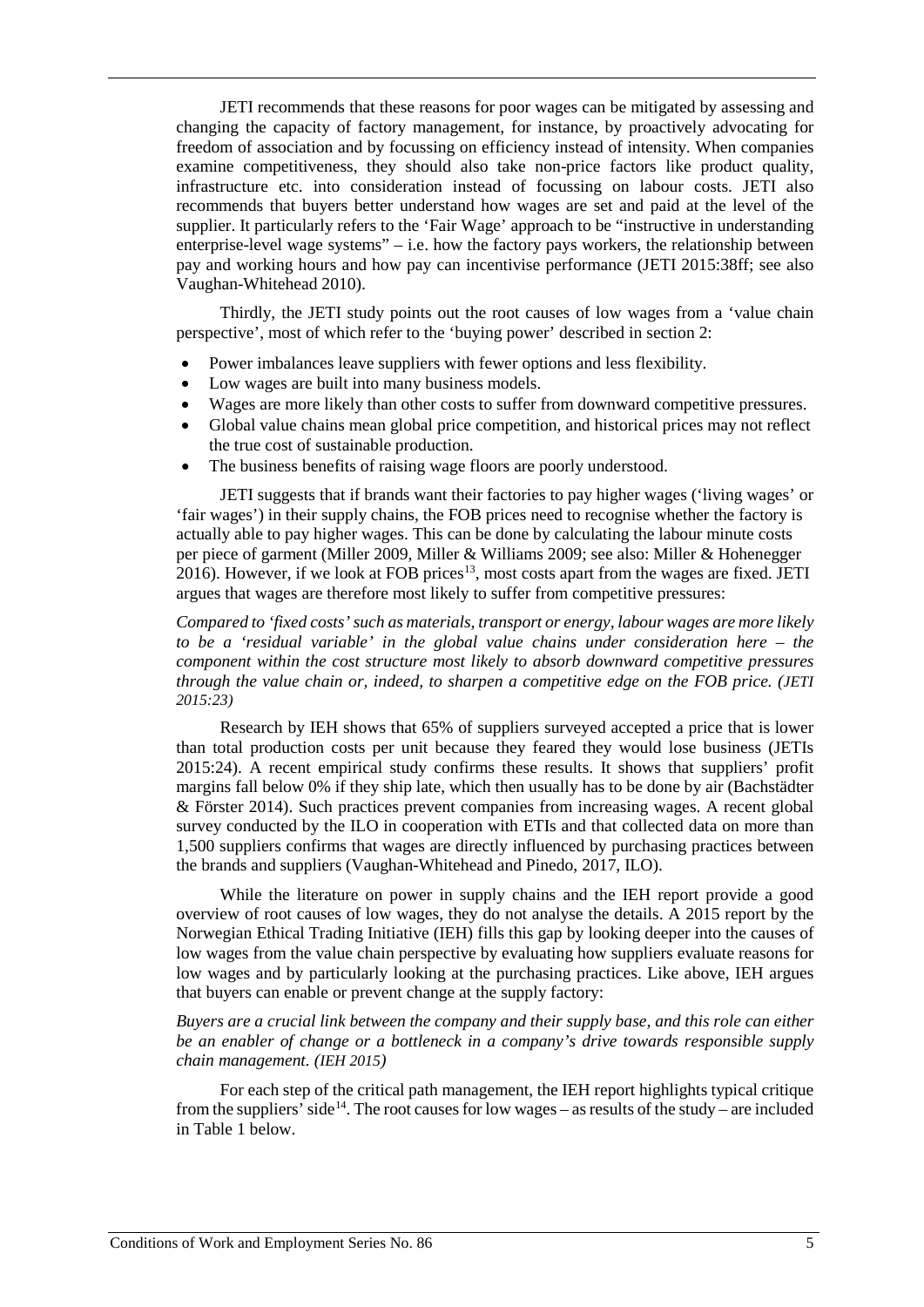| Steps taken in an order                                             | Root causes of low wages from the IEH study (suppliers'<br>perspective)                                                                                                                                                                                                                                                                                                                    |
|---------------------------------------------------------------------|--------------------------------------------------------------------------------------------------------------------------------------------------------------------------------------------------------------------------------------------------------------------------------------------------------------------------------------------------------------------------------------------|
| <b>Forecasting, product</b><br>development and sampling             | • Buyers have poor forecasting<br>• Buyers request too many samples and do not pay them                                                                                                                                                                                                                                                                                                    |
| Price quotations,<br>negotiations and<br>terms of payment           | • Buyers try to push prices down<br>• Buyers do not pay on time                                                                                                                                                                                                                                                                                                                            |
| Order placement, changes,<br>reorders, lead time,<br>terms of trade | • Buyer does not know national holidays<br>• Buyers approve orders late<br>Buyers want quick deliveries and fix delivery dates before<br>confirming materials<br>• Buyers insist on maintaining delivery times, forcing suppliers to<br>fly goods<br>• Terms of trade not written with all buyers cancel orders without<br>compensation<br>• Important aspects of the business transaction |
| <b>General</b>                                                      | • Buyers' business model / aims / values do not integrate standards<br>Buyers communicate poorly to suppliers<br>Buyers do not asses impacts of purchasing practices                                                                                                                                                                                                                       |

#### **Table 1: Root causes prevent the implementation of decent working conditions and higher wages**

## <span id="page-9-0"></span>**4. Empirical research method**

Having analysed power structures in global supply chains and root causes of low wages from existing literature, the paper checks the validity of the current knowledge empirically by analysing case studies. 14 interviews were conducted by phone or in person with buying or CR staff from buying companies. The interviews took between 30 minutes and 2 hours. Additionally, brand performance checks of the Fair Wear Foundation (FWF) and reports by these companies were analysed.

Most of the companies analysed for this paper are members of the Fair Wear Foundation (FWF), which is a social standard organisation that supports its approximately 100 member companies in implementing social standards in the sewing operations of their supply chain. FWF members are selected because they belong to the less researched SMEs, because they are obliged to implement living wages at the producer level and to adapt their purchasing practices accordingly. Most of the companies examined are well advanced in their CSR practices.

The study empirically focusses on SMEs<sup>[15](#page-29-14)</sup> for three reasons: First, SMEs often have progressive approaches regarding corporate responsibility as they often have a rather small supply base<sup>[16](#page-29-15)</sup>. Second, most of the research so far focusses on large companies although SMEs have a large share of the market (compare Egels-Zanden 2015). Third, most members of the FWF are SMEs.

Table 2 provides an overview of the brands that were analysed for this paper. Only limited information is provided because a confidential treatment of the data was promised to the brands.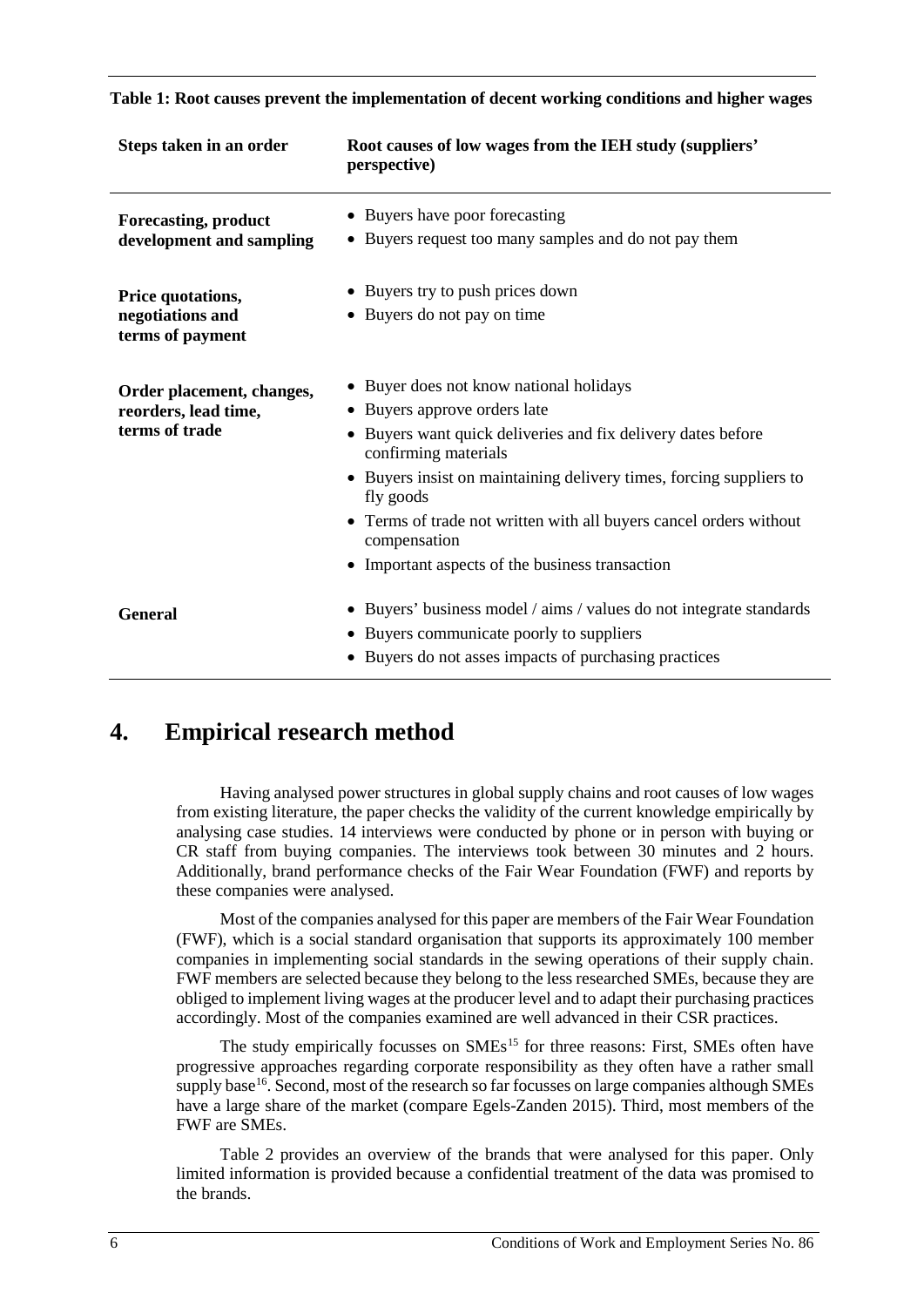| Company        | Kind of company             | Living wages objective       | <b>Amount of</b><br>suppliers |
|----------------|-----------------------------|------------------------------|-------------------------------|
| C <sub>1</sub> | <b>Fashion company</b>      | <b>Via FWF membership</b>    | 50-100                        |
| C <sub>2</sub> | <b>Mainly basics</b>        | Via FWF membership           | $<$ 10                        |
| C <sub>3</sub> | <b>Fashion company</b>      | Via FWF membership           | 50-100                        |
| C <sub>4</sub> | <b>Mainly basics</b>        | Via FWF membership           | $10 - 25$                     |
| C <sub>5</sub> | <b>Fashion company</b>      | <b>Via FWF membership</b>    | $<$ 10                        |
| C <sub>6</sub> | <b>Mainly basics</b>        | Via FWF membership           | $<$ 10                        |
| C7             | <b>Streetwear</b>           | <b>Via FWF membership</b>    | $50$                          |
| C8             | <b>Fashion &amp; Basics</b> | <b>Via SA 8000</b>           | $<$ 10                        |
| C9             | <b>Mainly basics</b>        | No aims defined              | 50-100                        |
| C10            | <b>Fashion &amp; basics</b> | <b>Via SA 8000</b>           | 50-100                        |
| C11            | <b>Fashion company</b>      | <b>Via FWF membership</b>    | $<$ 10                        |
| C12            | <b>Mainly basics</b>        | <b>Via FLO certification</b> | $<$ 10                        |
| C13            | <b>Outdoor</b>              | Via FWF membership           | 50-100                        |
| C14            | <b>Streetwear</b>           | Via FWF membership           | $10 - 50$                     |

#### **Table 2: Overview of the case studies[17](#page-29-16)**

## <span id="page-10-0"></span>**5. Root causes of low wages: the buyers' perspective**

This section analyses the root causes of low wages from the empirical analysis of 14 brands and retailers (see section 4). The following main causes are identified:

- 1) Paying living wages in the supply chain is not an issue of high priority,
- 2) The FOB prices do not allow suppliers to pay higher wages,
- 3) Buyers lack the power against their suppliers to implement higher wages,
- 4) Higher wages are not systematically integrated in purchasing practices,
- 5) Suppliers' poor management practices prevents them from paying higher wages,
- 6) Suppliers do not want to pay higher wages.

#### <span id="page-10-1"></span>**5.1 Paying living wages in the supply chain has no high priority**

Contrary to the pressure exerted by NGOs and the media on companies to raise wages, the research shows that brands and retailers do not regard implementing living wages as a high priority. Although ten of the analysed companies are members of the Fair Wear Foundation (FWF) and must thus implement living wages in their supply chain, none of these companies has yet fully implemented them. Only three<sup>[18](#page-29-17)</sup> companies have started calculating what a living wage would actually mean at the factory level, which is the basis for implementing living wages. Instead, buying brands focus on issues they regard as more urgent and on generating "quicker gains", such as ensuring that the worst paid workers in the companies' first-tier factories receive at least the local minimum wage or reduce overtime. The companies provided three main arguments why paying living wages was a low priority for them.

**First, increasing wages outside the national wage system is no comprehensive**  solution. Companies are more generally opposed to paying higher wages in their supply chain because they regard it as an "isolated solution" and not a good long-term solution. These companies argue that instead of raising wages through the value chain, an institutional solution at the national level is needed: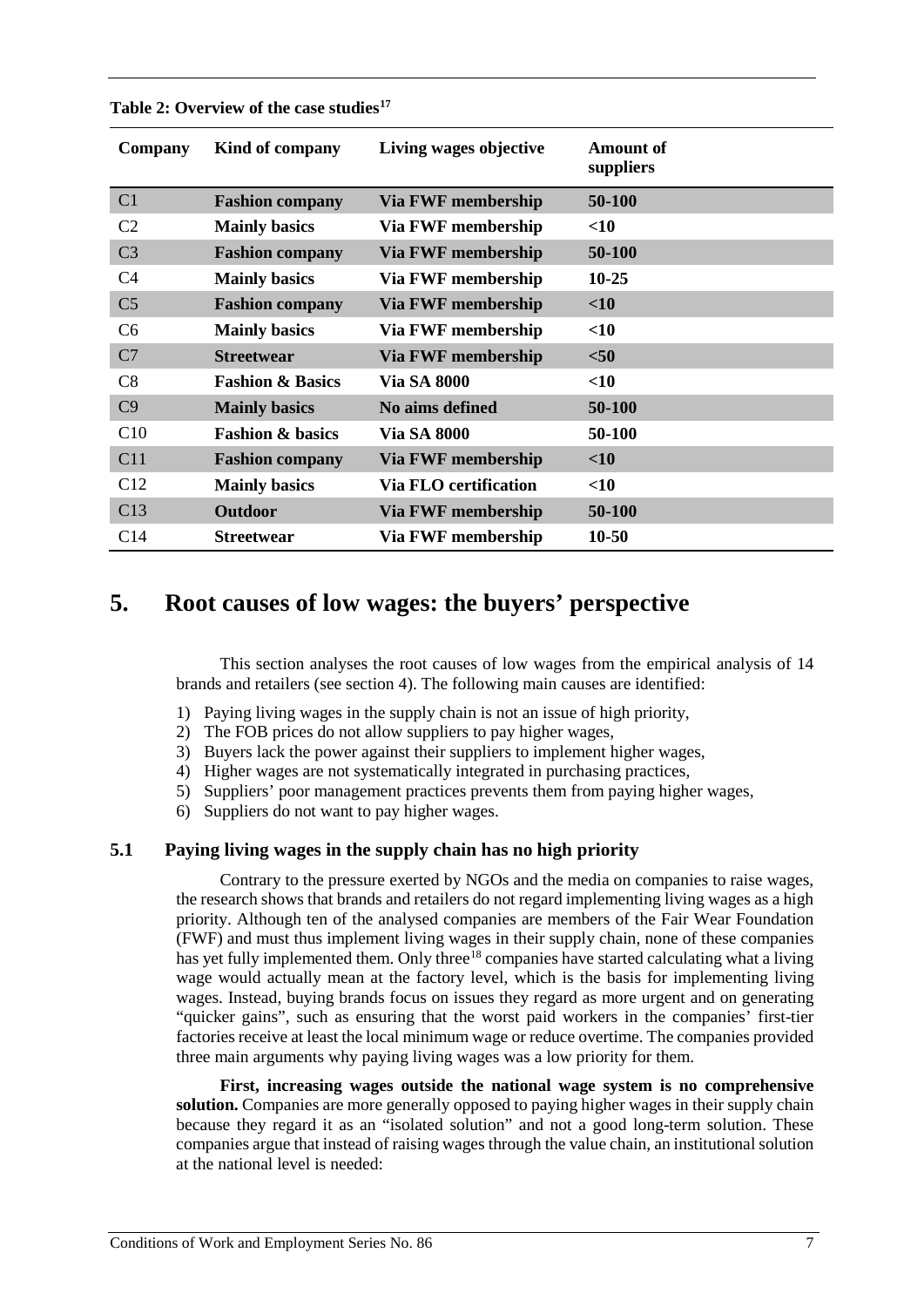*We need a more systemic approach in which everyone participates instead of one buyer changing wages in a local setting. … It does not make sense to do this as a single buyer in a factory. (C4)*

*Living wages are only one aspect of sustainable production. (reported by Company 9 - C9)*

**Second, implementing 'living wages' is too costly and the buyers' benefits are little known.** Calculating the local living wage benchmark for every production facility takes a lot of resources without generating a positive impact. Since many buyers represent only a small part of the capacities of their supply factories, they need to collaborate with other buyers to increase wages. But many regard the efforts and costs of this collaboration as too high. One example for this is a factory where a FWF brand has been piloting a living wage project and has been trying for very long to convince other buyers to join in:

*In this factory, four buyers pay their share of living wages, but they only share less than 5% of the factories' capacity. (C1)* 

**Third, companies have no scientific benchmark of a decent living wage[19](#page-29-18).** While some of the analysed companies use the living wage benchmark of the Asian Floor Wage (AFW) Campaign, most companies were not satisfied with the AFW benchmark, mainly criticising it as "unrealistically" high<sup>[20](#page-29-19)</sup>. Since margins of the different actors are rather small and competition is high, companies regard such wages as impossible to implement. Companies question the method of calculating the AFW benchmark as not being based in local realities, and are looking for more "scientific" benchmarks:

*We are looking for a scientific benchmark for our producing regions as to what constitutes a living wage. (C8, similar: C2, C3, C4, C5, C8)*

#### <span id="page-11-0"></span>**5.2 FOB prices do not allow suppliers to pay higher wages**

According to sections 2 and 3, one of the causes of low wages are the low FOB prices buyers pay, which do not allow the factories to increase wages. The empirical results support this and show that most of the companies analysed do not systematically check whether their purchasing prices allow their suppliers to implement living wages. On the one hand, this is connected to the problem that most companies do not know how much a living wage should be, and therefore there is no basis for determining whether the FOB prices allow the factories to implement higher wages. On the other hand, many SMEs show that the power relationship in the supply chain is turned upside-down, and argue that they are afraid that their small order volumes do not allow them to ask their factories to pay higher wages.

#### <span id="page-11-1"></span>**5.3 Buyers lack the power against their suppliers to implement higher wages**

Even if FOB prices allow the factories to implement living wages, the suppliers might not follow the buyers' demand for other reasons. For instance, one buyer tried to apply an open costing methodology in order to pay higher FOBs that allow the factory to pay higher wages, but the company was lacking the power to receive the costing details from the supplier.

Small and medium fashion companies that order many small batches of different styles usually lack the power in the supply chain to push through their values and force their suppliers to implement better wages; but also larger retailers argue that they do not have much power against their suppliers because they often only book small capacities at their suppliers. Companies also confirm the claim that the more capacity a buyer has in a particular factory, the easier he can implement higher wages without coordinating it with other buyers. In contrast, working through agents makes it more difficult to increase wages through FOBs because "agents will always add their margins" (C4).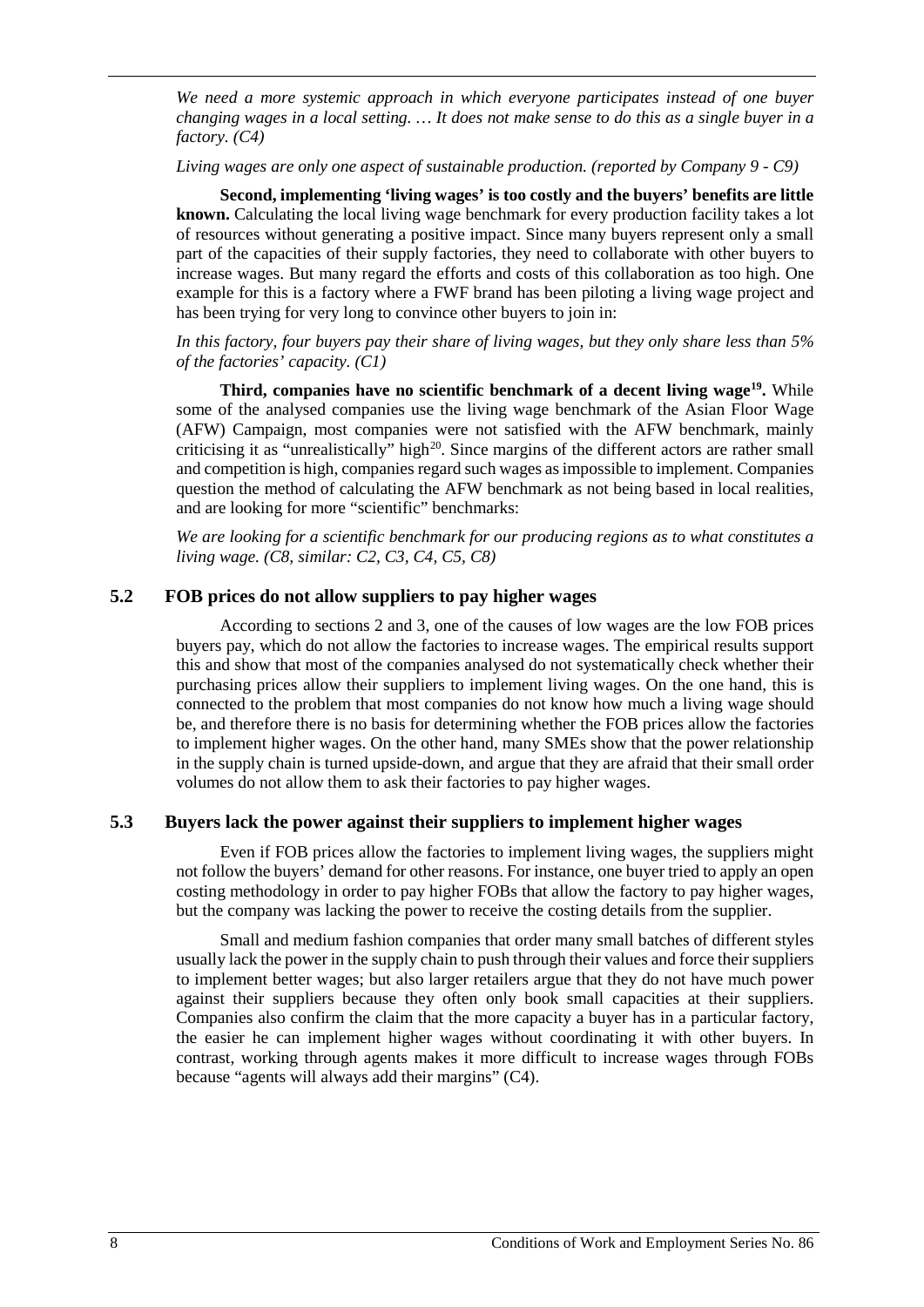However, as means of risk management, most companies try *not* to book too much of a factory's capacity, and they usually set an absolute maximum value at around 20 to 30%. This per se limits their power to implement higher wages<sup>[21](#page-30-0)</sup>. There are exceptions to the rule: for instance, H&M tests a model factory to which they committed to place orders in 100% of the capacity over the next five years. Similarly, Continental Clothing has more than 70% capacity in the factory where they implemented a living wage pilot, and another company argued that they make sure that they book a full line in the factory throughout the whole year. In the case of Continental Clothing, the reason why they could put through their demands is to maintain a good relationship with the supplier.

#### <span id="page-12-0"></span>**5.4 Higher wages are not systematically integrated in purchasing practices**

Buyers generally confirm that the industry is facing challenges that are mentioned in section 3 (e.g. late orders, delays, reorders) – but most say that other companies face these challenges and argue that their own small company has a "partnership approach" with their suppliers (for details see section 6). Although many of the analysed companies are rather small and it is rather easy to keep track of what the different departments are doing, the purchasing practices do not systematically integrate the issue of wages. For instance, a representative of one company argues that the buyers' incentive system within their own company provides a bonus for buyers for cutting deals; this system, however, is not "in great harmony" with the corporate responsibility (CR) strategy because CR-criteria are not included in the bonussystems.

A larger retailer provided the example that the purchasing decisions and corporate responsibility decisions are not much connected. In this company, the buyers often do not know where the products are being produced, and the CR staff does not know the purchasing conditions. In this case, the CR staff agrees that it has more difficulty in adapting to the purchasing conditions, and this might prevent the implementation of higher wages. Basically, the CR department checks whether the supply base is conforming with the required standards and supports the supplier to improve; but this is disconnected from purchasing decisions.

#### <span id="page-12-1"></span>**5.5 Suppliers' poor management prevents them from paying higher wages**

Many interviewees confirm that suppliers' production planning is poor and that it is very difficult to improve this. They argue that the reasons for low wages are connected to poor factory management practices including low productivity, overbooking capacities or late arrival of inputs. Some argue that it is very difficult to verify whether the supplier actually manages the production without working overtime, whether he takes longer than promised or overbooks his capacities. One brand, for instance, has implemented a system to check whether the material inputs to the first tier come in time and whether the lead time is sufficient to produce the order as planned. But it still happens that the factory overbooks its capacities for simple reasons such as booking an interesting order accepted by the factory management. In such cases, buyers talk to the company that ordered later. However, collaboration to reduce overtime is difficult, as it can always be caused by the other buyers:

*We set up a system that allows us to check whether the supplier has a good production planning and can produce our order without doing overtime. But if another buyer at the factory is producing overtime, you can do little about it but change the supplier. (C1)*

#### <span id="page-12-2"></span>**5.6 Suppliers simply do not want to pay higher wages**

Even if a buyer wanted to pay a higher FOB price that would allow the supplier to increase the wages, like in the project of Continental Clothing or Nudie Jeans, the suppliers might not be willing to implement higher wages. This is illustrated by one FWF member, who proposed to a supplier to pay a higher FOB price, which would allow the factory to pay living wages – but to the surprise of the brand: "the supplier simply said 'no' and it was not possible to find out why". (C7)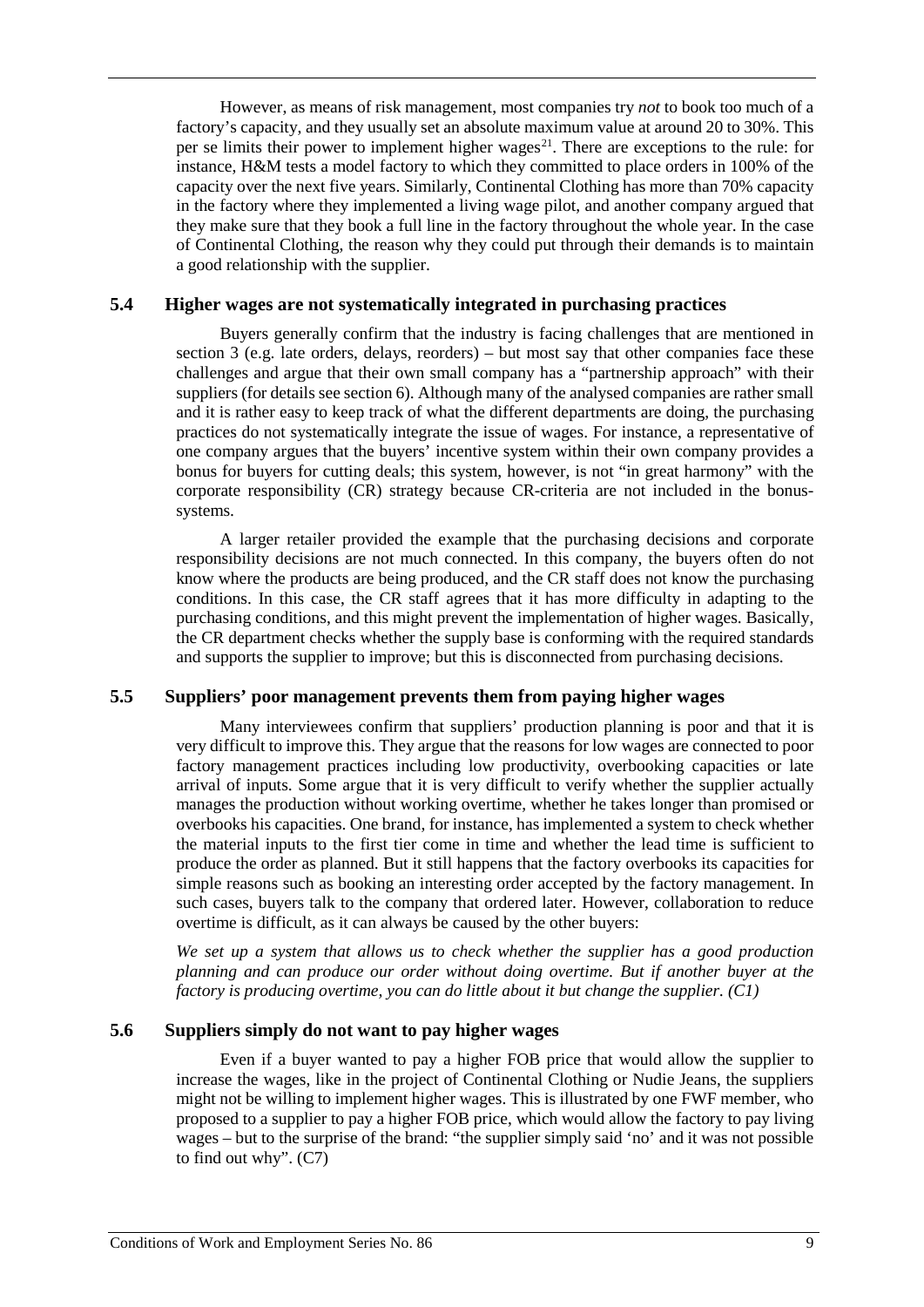The reasons behind this might be personal ones of the owners or the management. They might also be connected to the local regulatory system. For instance, two buying companies point out that local government regulation prevented a supplier from implementing higher wages. In the first case, a supplier in Bosnia-Herzegovina would not want to increase the wages because it would then lose government subsidies. In a second example, a factory in India argued that workers demanded to be officially paid less money because they did not want to pay government taxes if their incomes rose above a certain level. Hence, buyers should know the local government systems well if they do not want to do more harm than good at the local level.

## <span id="page-13-0"></span>**6. Good purchasing practices towards higher wages**

Like most fashion companies in general, the analysed companies claim that they hold a "good relationship" or a "partnership approach" with their suppliers<sup>22</sup>. The buyers regard the good relationship with their suppliers as essential for implementing higher environmental and social standards in the supply chain. But the buyers define "good relationships" in different ways and stress the buyers' capacity in a factory, the direct relationship (i.e. not working through agents), the length of the relationship, or the level of trust or the shared mind-set:

*A stable relationship with the suppliers is more relevant than a low price – mainly because changing suppliers will be more costly for them (C4).* 

*We are not looking for the best price, but for a good partnership; all parties must be content with the prices, otherwise a partnership between equal partners who want to develop and grow is not really possible (C2,4,7,8).* 

*We try to optimize profits, not maximize them (C7).* 

This chapter sums up what good purchasing practices brands and retailers apply to improve wages and working conditions in their supply chains.

#### <span id="page-13-1"></span>**6.1 Selecting suppliers with care**

Brands and retailers use very different methods for selecting new suppliers, and the analysis shows that each brand has its own approach and uses its own combination of instruments for checking suppliers' performance regarding sustainability. The most often mentioned methods are:

- Asking suppliers to sign a Code of Conduct or to conduct a self-check;
- Analysing existing audit reports;
- Visiting the factory;
- Evaluating the supplier more comprehensively;
- Avoiding agents.

Signing a Code of Conduct, conducting a self-check, or presenting audit-reports belongs to the standard methods in the selection of new suppliers. While larger companies often use systematic methods for evaluating suppliers, only few of the analysed companies do this. Some buyers motivate their suppliers by placing consistent orders, and one buyer even celebrates the 'supplier of the year'.

The use of agents is controversial. Some buyers state that they "certainly work with agents as the whole industry does" and claim that this does not impede their close relationship with the suppliers or their control of the production processes because they still have their required transparency. Others, in contrast, argue that part of a careful process of selecting suppliers is not to work with agents, because agents have high margins and/or because agents make the implementation of standards more difficult.

*Agents prevent the transparency we need for implementing sustainability issues.*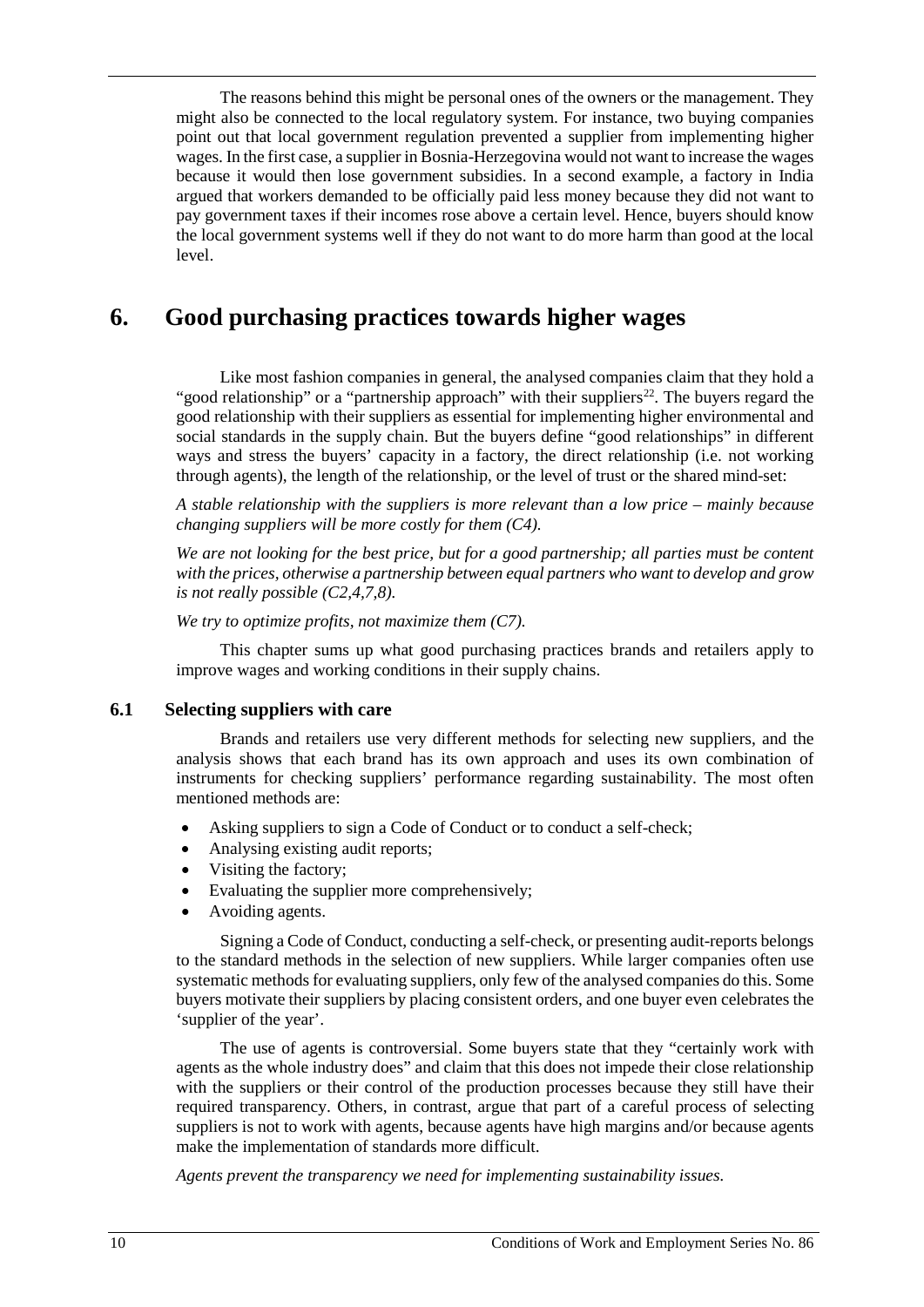*When we work with agents, we always know where we produce and we actually have a good relationship with the factories.* 

#### <span id="page-14-0"></span>**6.2 Planning orders with suppliers as partners**

Some of the companies are planning their orders, lead times and production peaks in advance with their suppliers. This helps the suppliers to plan production and the purchase of inputs. Avoiding peaks is essential. As the smaller buyers often do not have power over the supplier, it was common practice for the buyers to ask the supplier how much time he needs from the placement of the order to delivery – and to accept this time. The result in this case is a partnership approach that allows longer lead times of up to four months that many buying companies do not want to work with.

Companies make the planning of orders easier by working on a limited number of seasons and/or styles. Most of the interviewed companies work with a maximum of two different collections every year, which allows longer lead times and makes production planning easier, and some purposely reduced the number of core styles (e.g. never out of stock: NOS) to better manage the supply chain. Focussing on basics or NOS, companies can predict their sales and thus forecast better, and some say they actively reduced the number of core styles in order to better manage the supply chain<sup>[23](#page-30-2)</sup>. Using NOS items helps to spread the production period to the low season and to avoid peak times. Working with fewer styles helps to reduce the number of samples and thus reduce problems connected to samples (like not being paid sufficiently for the work).

To reduce pressure on the suppliers, some buyers modify their orders and, if required, reschedule the lead time together with the supplier. Others split orders to different factories or spread styles, using carry-over collections (i.e. collections that can carry over to the next season). One company creates in-between collections with 'best of' products from the other collections which they order during the low season.

Companies analysed have long relations with most of their suppliers and clearly regard the length of a supply chain relationship as a success factor for implementing higher wages and better working conditions. Long relationships build trust and thus facilitate the interactions between the buyer and the supplier because the supplier understands more quickly what the buyer wants and because the supplier is more open and willing to move towards the buyer's main requirements. A 'shared mind-set' with shared values between the buying company and the supplier can also lead to better working conditions or higher wages, and facilitates discussions about implementation of standards. One buyer argues:

#### *We have been working with this factory from the beginning. We initiated that they set up a new factory, therefore we have a very good trust relationship with them. This makes it much easier for us to work on issues like living wages. (C2)*

Some buyers purposefully try to have a good relationship with very high capacities at one key factory because this makes planning easier. At least three of the buyers fill more than 70% of the capacity in at least one factory, and they decided to do this for strategic reasons (compared to many companies who limit their capacity in a factory as risk management). Having a high capacity in a factory is said to facilitate production planning, make processes more efficient, and improve the prevention of overtime. However, even though buyers have high capacities in those factories, this does not automatically lead those suppliers to implement higher wages, which can be due to different reasons (see section 5).

One of the easiest strategies for good planning is to reserve a line in a factory and to plan the production in this line long in advance, something particularly possible with NOS styles. One company says it shares its production needs at the beginning of the year with their suppliers and books production lines accordingly. However, another company says that they cannot block production lines due to their lack of power over their factories.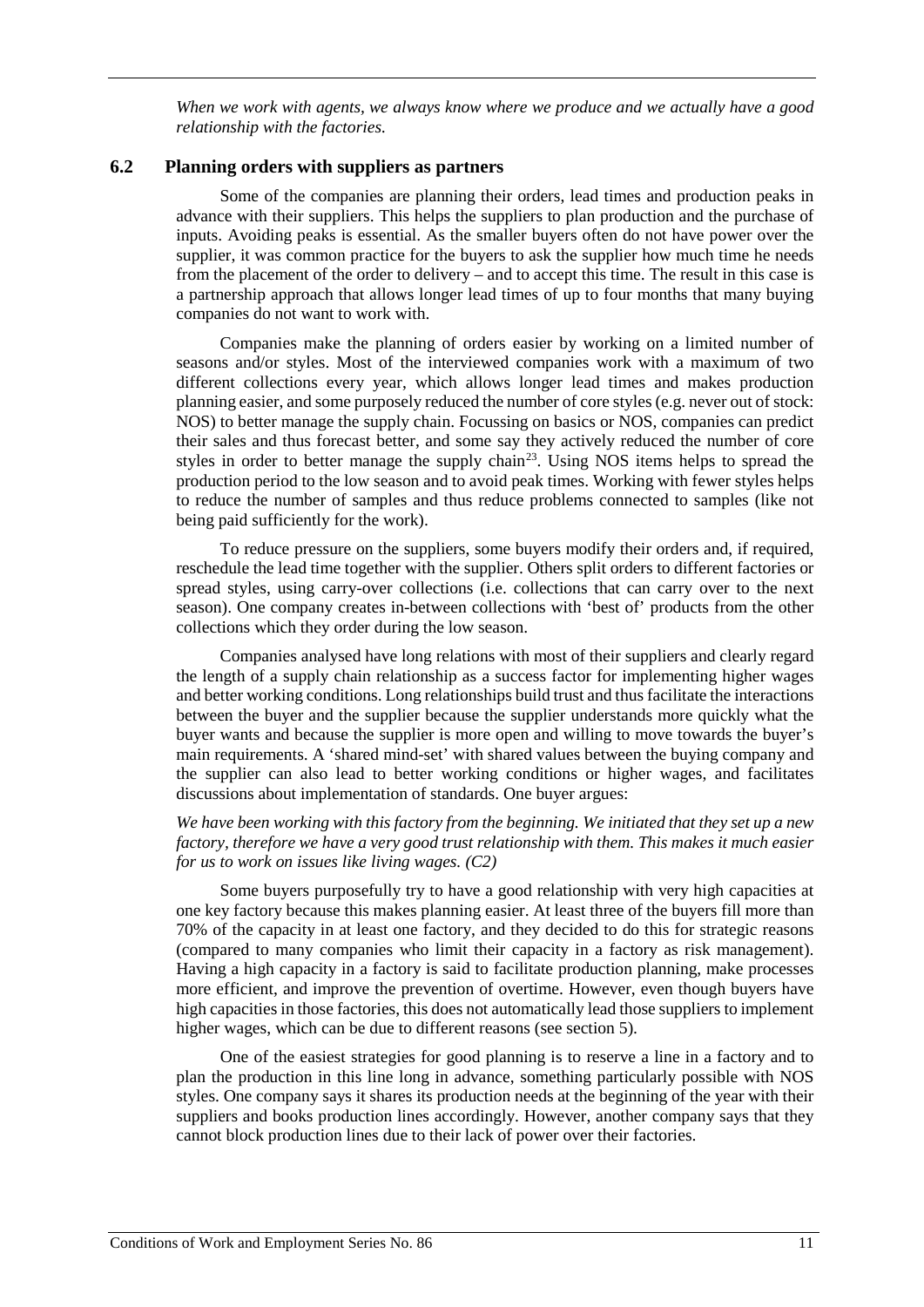### <span id="page-15-0"></span>**6.3 Negotiating fair prices**

Low and sinking FOB prices are often seen as one reason for low wages. However, most of the buyers analysed argue that they do not have strict price negotiations with their suppliers and that they rather agree on a price in a partnership with their suppliers. Either the supplier suggests an FOB, which the buyer accepts, or the buyer offers a price range on the basis of which the buyer and the supplier then try to find a common solution<sup>24</sup>. If the FOB suggested by the supplier is higher than what the buyer can pay, the buyer can also adapt the style.

One method to increase wages in a factory is to increase the FOB by the amount that is required to increase the wages by a desired amount (Box 3 provides two pilot projects where this was done; for a detailed study look at Miller & Hohenegger 2016). In such cases, an open cost-breakdown is seen as the basis for the price negotiation – or in other words: "it is the only way for price negotiations" (C6). However, if the buyers receive cost-breakdowns, these often do not show the wage elements per style (or the standard minute value) and therefore they often do not reflect the 'true costs' of production. This is surprising because most of the interviewed buyers are members of the FWF, which recommends to their members to demand from the suppliers a cost-breakdown for each style as a basis for raising the wages in the factories. Having said this, a few of the buyers are piloting ways to identify the labour cost elements of the FOB. One buyer is starting to collect wage costs per country and has started to estimate the standard minute value (SMV) for a few styles in order to understand whether their FOBs – in theory – allow the payment of living wages. So far, they have only roughly estimated the values for a few styles because "so far we did not have the time to do it for several 100 styles" (C1). Another brand has conducted a pilot project in which it calculated the SMV for two selected styles. Calculating the SMV took some effort but was doable.

In contrast, one buyer says that his main supplier in Bangladesh already pays above local living wage estimates but the wages are well below the Asian Floor Wage Campaign (AFW) benchmark. The buyer regards the supplier as one of the best suppliers in Bangladesh who works with large companies and says that the supplier voluntarily pays the wages without the buyer having supported him in calculating living wages. The lowest wages paid in 2014 were Taka 6.200 (indicated by FWF wage ladder as 'best practice' benchmark), and the average paid to all other workers was around the trade union demand (Taka 8.000). In 2014, the largest category of workers (sewing machine operators) earned more, between Taka 7.500 and Taka 10.000 (depending on the skills). This example should be analysed further to better understand how higher wages can be achieved.

#### **Box 3: Two pilot studies on living wages**

The British company **Continental Clothing** conducted a pilot project on living wages for a FAIR SHARE collection of 150.000 pieces in Tirupur, South India<sup>[25](#page-30-4)</sup>. Local decent living wages were calculated as part of the project, and the calculations showed that a family of four required around INR 24.000 per month for a decent living. It was then calculated that for paying a living wage per T-Shirt would require adding 14 Cents to the current price. As part of the project, the buyer is now paying a bonus of 14 Cents per T-shirt to the factory, which allows the factory to pay a bonus of INR 25 to all workers of the factory for a whole year. In 2016, the pilot project covered less than 5% of the factory's capacity therefore the workers did not yet receive the full living wage. However, if the project could be scaled up, a bonus of 0.07 Euro per T-Shirt would allow the factory to pay decent living wages to all 320 workers of the factory. On the level of the lowest paid workers they would be 50% higher than the current wages.

The Swedish company **Nudie Jeans** is collaborating with one supplier in Tirupur (India) to pay living wages<sup>26</sup>. As part of the project, the supplier calculated decent living wages for the workers and explained that a worker required around INR 11.000 per month for a decent living of a family of four. With each order at this factory, Nudie Jeans is now paying a wage bonus (directly to the workers in an envelope each time they visit the factory), which is only paid for 2% of the factory's capacity. Nudie Jeans reached out to other buyers to upscale the project and managed to convince two buyers, who are now also paying the bonus. If the pilot project could be scaled up further, the workers would receive the calculated living wage. This is, however, still a long way to go.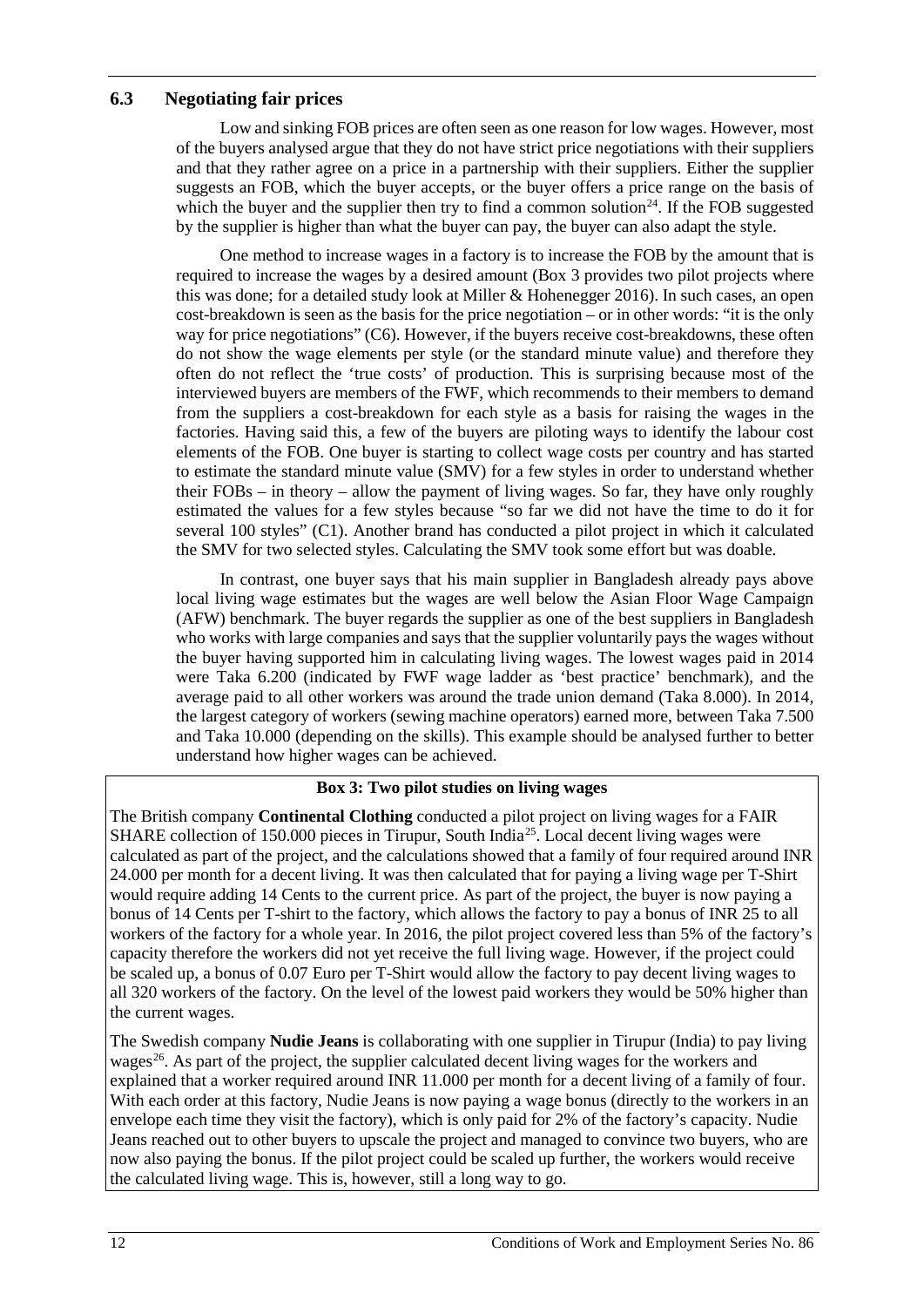How do buyers adapt their buying prices when input costs change? For example, what does the buyer do if cotton prices rise or when the local wage levels increase, like in the case of Bangladesh, where all factories had to pay around 55% higher minimum wages? Some of the buyers analysed claim that they increase FOB prices when the input costs of a factory like yarn, cotton, or wages increase in a particular country. However, due to many different price items that are not fixed, like materials, wages, currencies, this complex issue needs to be examined in more detail.

Finally, another part of fair prices is how buyers deal with payment for samples. While suppliers complain that many buyers do not pay a proper price for samples, the interviewed companies say that they pay a higher price, even if the brand then does not have the samples produced. Brands also reduce the number of samples by better coordinating in-house product development. One buyer explains that they usually put all styles for which they order samples into production without rejects because they coordinate their product development with the pre-order staff and therefore know early on what styles they actually need (instead of producing many styles they do not need).

#### <span id="page-16-0"></span>**6.4 Supporting suppliers in their operations**

The analysis shows four main strategies how buyers try to support their suppliers:

- Increase and check suppliers' productivity;
- Ensure that inputs arrive in time;
- Pre-finance inputs;
- Secure steady outputs.

Only few of the brands focus on increasing productivity in their supply chain with the aim of paying higher wages. One brand participated in a project by the FWF in which the effect of increases in productivity on living wages were analysed. They found out that if the factory is more productive (i.e. more output in the same time with the same workforce) this means that they earn the same amount of money in a shorter time period; but they have not automatically generated more money to pay higher wages if they do not get new orders. Therefore, wages do not automatically rise with higher productivity.

One main method to assure high levels of productivity and high standards locally was checking and improving the production with local staff. One company says that continuous checking of production (i.e. having a person in the factory every day to check the quality of the products etc.) in the production country was their secret of success. This company has 12 people in their main production country (more than at the headquarters) who oversee the production every day, and they work on facilitating production planning. Other interviewees say that they do not have the capacities to oversee production in every factory all the time, but during the production times the buyers usually visit each factory once.

However, despite good planning some brands say suppliers still have delays or work overtime in their supply chains, due to external factors that they cannot control, like late arrival of inputs. Therefore, companies try to ensure that inputs arrive in time in different ways. Some require transparent supply chain and a trustful / long-term relationship with the suppliers, some check the availability of inputs before defining delivery, some provide inputs themselves, some forward purchase inputs (cotton or textiles), put material in stock at the factory or set up a direct contact with the mills, which allows them to better assess arrival of inputs. Keeping a stock of cotton in the factory also helps controlling the common price fluctuations of raw materials, one company argues.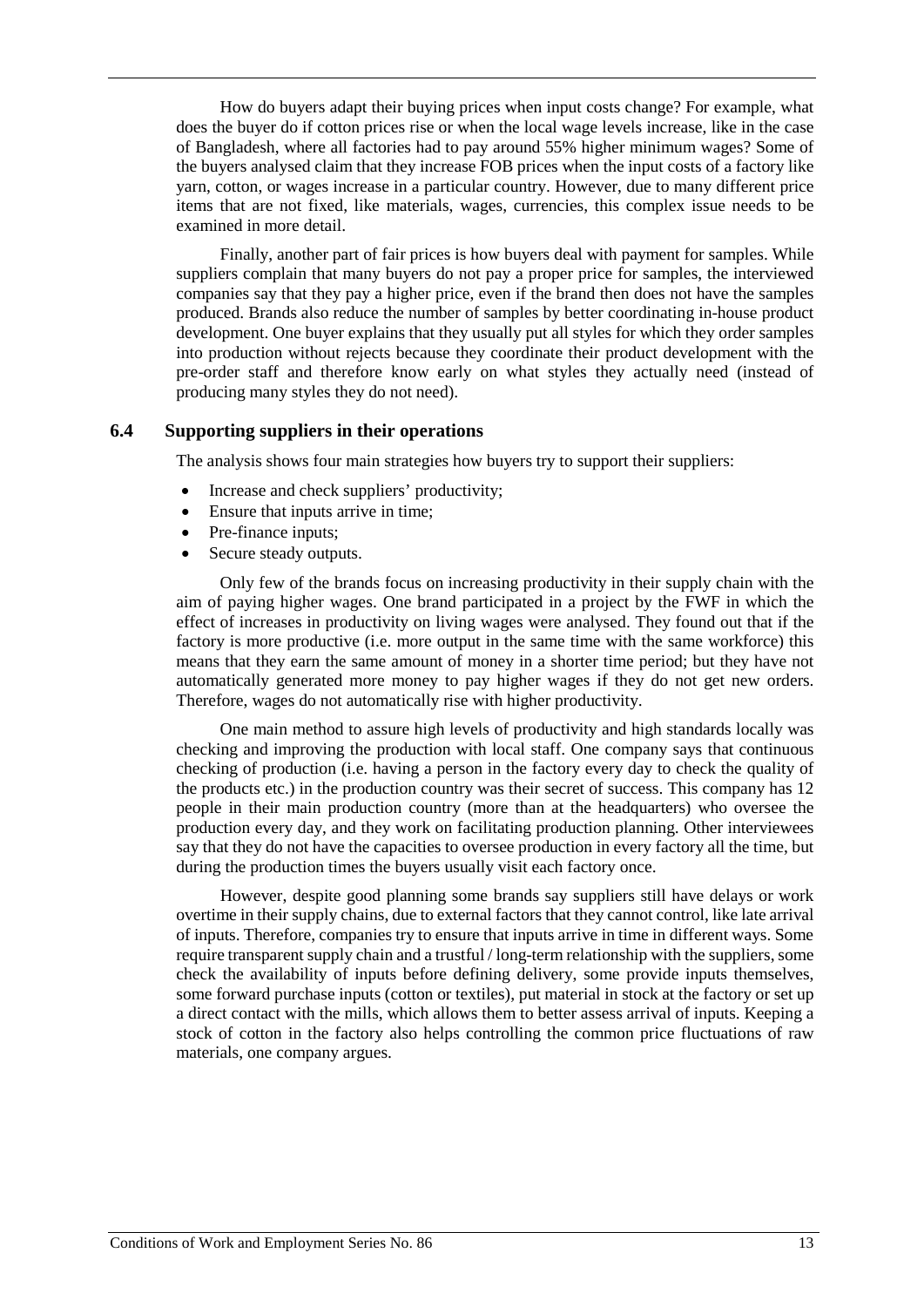Another common strategy to support suppliers is to pre-finance the materials that the suppliers need to buy as inputs to the factory. Pre-financing input material reduces the amount of money suppliers have to borrow, and it reduces the price fluctuation and the insecurity often connected with volatile commodity prices. Brands do this when suppliers face monetary problems, which would nicely illustrate the spirit of partnership thinking. They either do it to ensure that their required materials are used, or because their required materials are difficult to get in the market. They also do it to become more flexible and to prevent commodity prices (e.g. of cotton) from fluctuating too much.

Thinking from the other side of the supply chain, one buyer stressed that a high purchasing security from wholesale / retail through long term orders enabled them to work consistently with supply chain models that provide security to the factories and farmers:

#### *If our supplier has longer lead times, our customer accepts it because he knows the context and approves the way we are working.(C8)*

A long-term relationship is also being tested by H&M in a model factory in Bangladesh to which they committed to purchase 100% of output over a period of five years as part of their plan to implement fair living wages. This move to secure production helped to secure the supplier, who more easily invested in elaborating more sophisticated wage practices such as pay related to skills and to performance, and then also to pay higher wages and reduce overtime hours. Whether there is a good or not so good collaboration with the retail shops also depends on the way the buying brand organises its own selling of the fashion, whether it keeps a stock etc.

## <span id="page-17-0"></span>**7. Conclusions**

This paper analysed the root causes of low wages in global supply chains and the strategies of buyers to mitigate these causes particularly through their purchasing practices. Most of the 14 buying companies under scrutiny have so far implemented minimum wages and only some pay a little more than the minimum wages. The empirical results show that the buyers face great difficulties in implementing higher wages in their supply chains.

Table 2 sums up the main reasons, why implementing higher wages is so difficult – both from the literature and from the empirical analysis. The table below shows that the root causes of low wages originate at different 'levels', and therefore one single actor will have great difficulties to improve wages. Main causes of low wages originating from the global level are competitive pressures, where time, speed, flexibility and costs matter to brands, retailers and suppliers, while the insufficient and missing living wage benchmarks do not allow them to follow a singular approach. From the national or local level, the main factors are that minimum wages are set too low and not revised regularly together with a lack of participation of workers. They prevent companies from implementing higher wages, and single actors alone cannot influence them very much. However, companies cooperate to set proper minimum wages on the national level or to negotiate better wages, but changing this is a long way and strongly connected to the global level.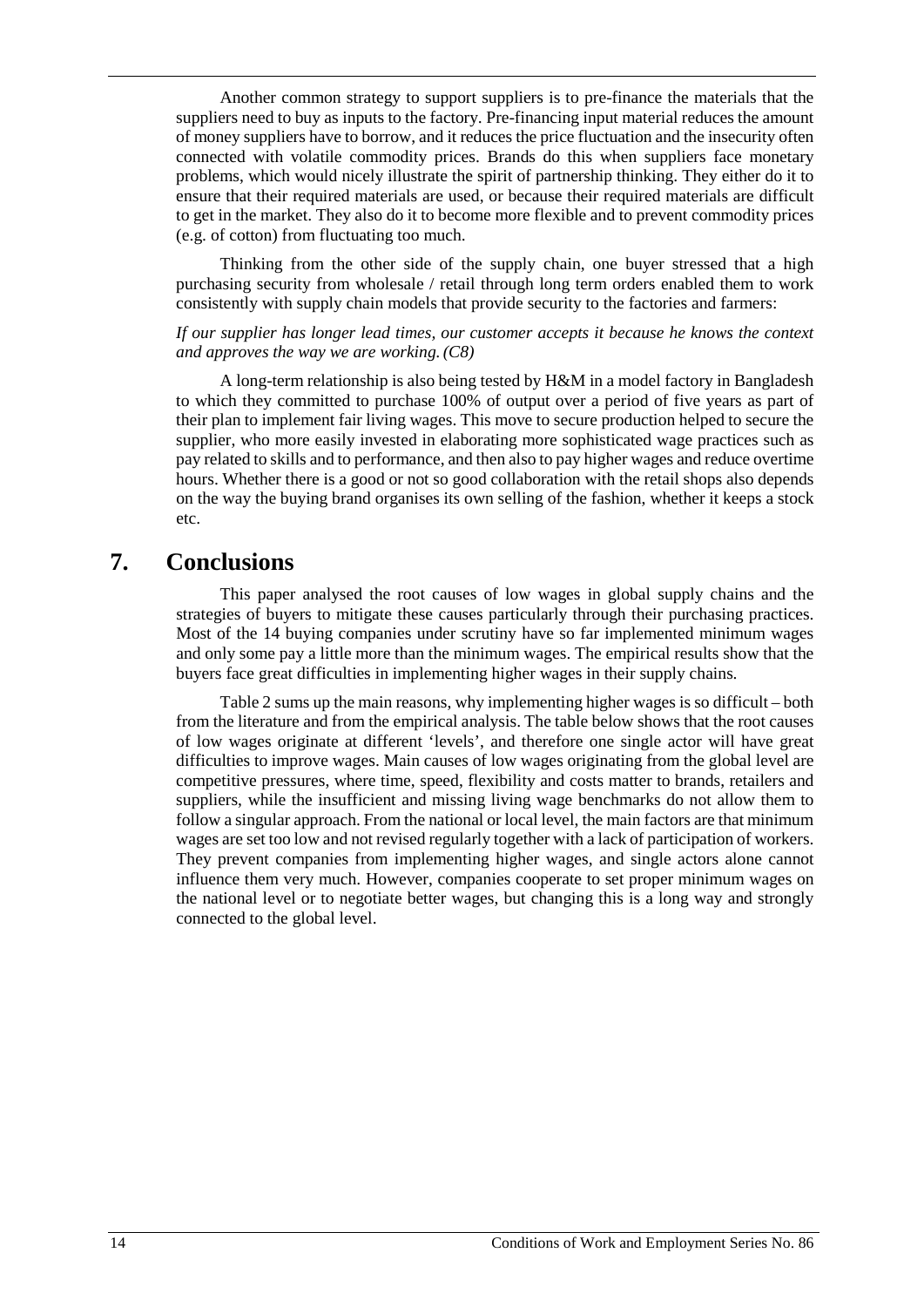| Level                                   | Root causes of low wages from the literature review<br>(chapters $2, 3 \& 4$ )                                                                                                                                                                                                                                                                                                                                                                                                                                                                      | Root causes of low wages from the empirical analysis<br>$(chapters 5, 6)$                                                                                                                                                                                                                                                                                                                                                                                                                                                         |  |
|-----------------------------------------|-----------------------------------------------------------------------------------------------------------------------------------------------------------------------------------------------------------------------------------------------------------------------------------------------------------------------------------------------------------------------------------------------------------------------------------------------------------------------------------------------------------------------------------------------------|-----------------------------------------------------------------------------------------------------------------------------------------------------------------------------------------------------------------------------------------------------------------------------------------------------------------------------------------------------------------------------------------------------------------------------------------------------------------------------------------------------------------------------------|--|
| Global<br>level:<br>garment<br>industry | Competition in a poorly regulated environment<br>pressurising suppliers                                                                                                                                                                                                                                                                                                                                                                                                                                                                             | AFW living wage benchmarks are seen as too high<br>Common definition of living wages is missing: one<br>"proper" / "scientific" benchmark is missing<br>Buyers refer to the need of a collective approach to higher<br>$\bullet$<br>wages and prefer paying minimum wages                                                                                                                                                                                                                                                         |  |
| Local or<br>national                    | Minimum wages are not regularly revised<br>Policy-makers fear a wage-employment trade off<br>and that costs rise locally through wage increases<br>Workers and social partners are absent in wage<br>٠<br>setting processes<br>Wages do not cover vulnerable workers<br>٠<br>Business benefits of raising wage floors are poorly<br>understood                                                                                                                                                                                                      | Workers might only accept conditions that are not only<br>positive for them (e.g. demanding to work overtime)<br>Business benefits of raising wage floors are poorly<br>$\bullet$<br>understood<br>Buyers refer to the need of a collective approach to higher<br>$\bullet$<br>wages and prefer paying minimum wages                                                                                                                                                                                                              |  |
| Suppliers'<br>approach<br>& strategy    | Suppliers lack transparency in pay systems<br>Suppliers do not share production gains with<br>workers<br>Factory incentive systems focus on work intensity<br>٠<br>rather than efficiency<br>In-kind benefits lead to unfavourable power<br>٠<br>structures<br>Business benefits of raising wage floors are poorly<br>٠<br>understood                                                                                                                                                                                                               | Suppliers manage their factory poorly (poor production<br>planning, overbooking capacities, poor organisation of<br>inputs)<br>Suppliers do not want to pay higher wages and prefer to<br>٠<br>pay minimum wages<br>Lacking knowledge of financial viability of paying higher<br>wages                                                                                                                                                                                                                                            |  |
| Buyers'<br>approach<br>& strategy       | Low wages are built into the business models<br>Buyers try to push prices down<br>٠<br>Buyers have a poor forecasting,<br>Buyers approve orders late or cancel orders<br>without compensation<br>Buyers want quick delivery dates before<br>confirming materials and insist on maintaining<br>delivery times (forcing suppliers to fly goods)<br>Buyers request too many samples & do not pay<br>٠<br>them<br>Buyers do not pay timely<br>Buyers do not know national holidays<br>Business benefits of raising wage floors are poorly<br>understood | Buyers do not regard paying higher wages as a priority<br>٠<br>(too much effort, too little benefits, missing benchmarks)<br>Buyers do not include 'true costs' (including cost-<br>$\bullet$<br>breakdown) into the FOB prices<br>Buyers' incentive systems prevent payment of higher<br>wages<br>Buyers want orders in time and require from suppliers to<br>$\bullet$<br>fly late orders<br>Lacking knowledge of financial viability of paying higher<br>wages<br>Buyers have no understanding of local (pay/tax) systems<br>٠ |  |
| <b>Supply</b><br>chain<br>(relational)  | Power imbalances leave suppliers with fewer<br>$\bullet$<br>options<br>Wages suffer more than other costs from<br>downward competitive pressures<br>Historic prices may not reflect the true costs of<br>٠<br>sustainable production<br>Terms of trade not written with all important<br>aspects of business transaction                                                                                                                                                                                                                            | Buyers lack power in SC for open costing (low capacity)<br>$\bullet$<br>Buyers do not adapt FOB prices when local costs change<br>(Cost-breakdown does not show wage elements)<br>CR department lacks SC transparency<br>Collaboration with other buyers on paying higher wages is<br>difficult<br>Working through agents prevents open costing                                                                                                                                                                                   |  |

|  |  |  | Table 2: Overview of the root causes from the literature and empirical results |
|--|--|--|--------------------------------------------------------------------------------|
|--|--|--|--------------------------------------------------------------------------------|

Factors that originate at the level of the individual buying company mainly relate to the companies' business model and the practices it uses to organize its supply chain (pushing prices down, poor forecasting, late approvals & payments), which are often incompatible with the aim of implementing higher wages. Surprisingly, the research points out that even buyers that publicly oblige to pay 'living' or 'fair' wages actually do not integrate this as a strategic priority and accordingly do not take the steps that would be required to implement higher wages (e.g. understanding true costs of production and what wages are necessary, understanding the local pay/tax system, preventing that the incentive systems for buyers systematically prevent the implementation of higher wages).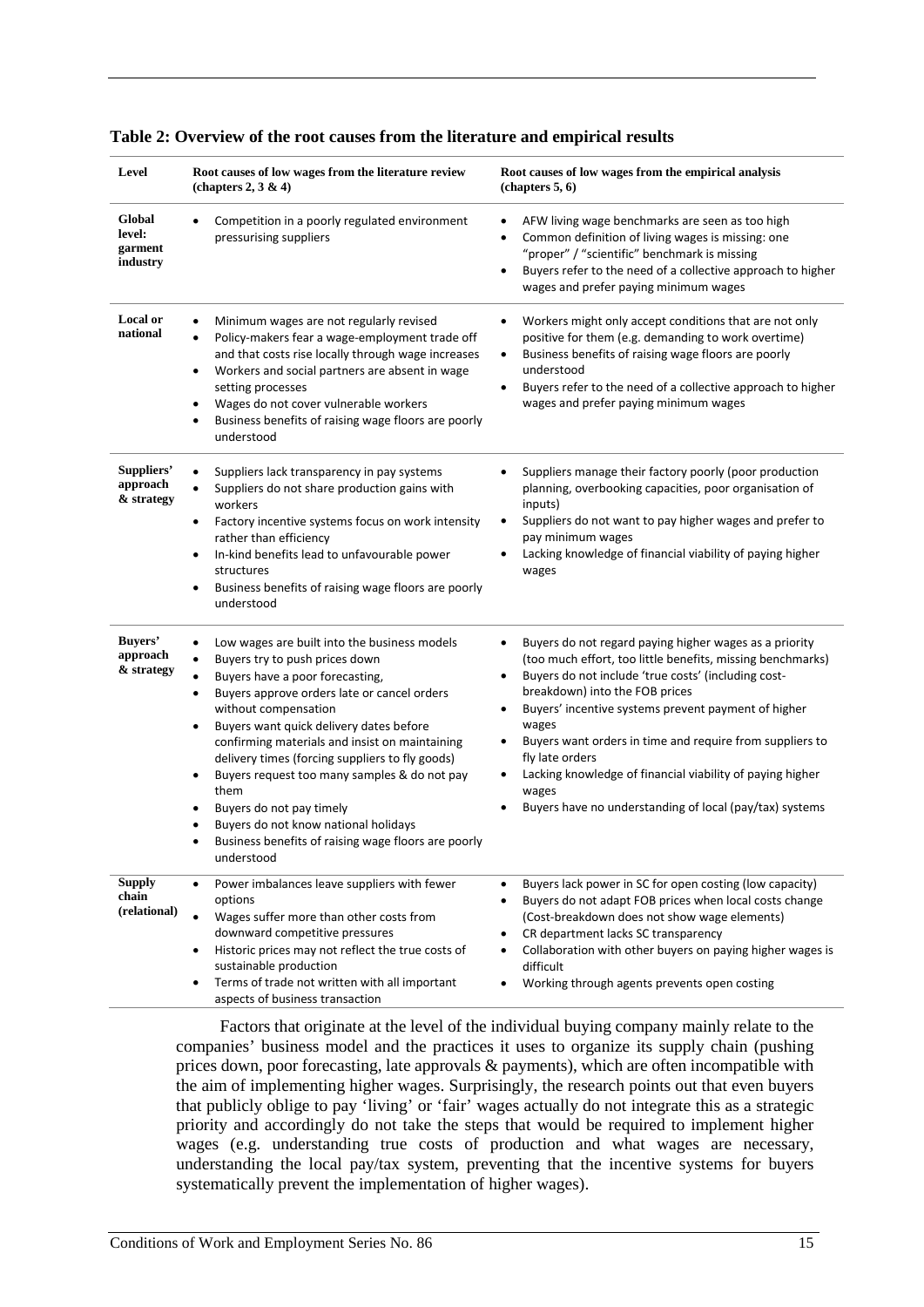At the level of the supplier, poor factory management is one of the major factors preventing suppliers from implementing better wages in addition to the limited room for manoeuvre the supplier has due to the buyers' practices. But there are also reasons that relate to the cultural and political context into which the supplier is embedded, for instance, that producers often do not want to pay higher wages because the governments set the minimum wages.

Finally, some issues originate at the relational level of the supply chain – mainly the power differences in the supply chain. In some cases these prevent the suppliers' ability to implement higher wages, but when suppliers are more powerful than buyers, they also prevent the buyers from pressing through their demands. These issues can only be solved in a cooperative way between buyers and suppliers.

#### **Table 3: Strategies of brands and retailers to enable higher wages**

#### General approach

- Buyer uses evaluation systems for suppliers
- Buyer integrates sustainability into the incentive system for supplier
- Buyer asks for open costing to calculate the wage element of FOB prices
- Buyer consolidates SC & avoids agents
- Buyer works with a stock
- Buyer helps supplier to increase his productivity
- Buyer does not produce certain styles or limits amount of collections / styles

Changing purchasing practices: forecasting, product development, sampling

- Buyer applies 'partnership approach' with suppliers (e.g. long term relationships, planning, not using tenders)
- Buyer books lines / capacity in factory well in advance / ensures steady outputs
- Buyer uses high capacity in factories and ensures steady outputs
- Buyer collaborates in-house to reduce number of samples / buyer pays for samples
- Buyer supports supplier to ensuring that inputs arrive in time

Changing purchasing practices: price quotations & negotiations & terms of payment

- Buyer changes FOB prices when local costs change / suppliers suggest FOB price
- Buyer pre-finances material inputs

Changing purchasing practices: Order placement, changes, reorders, lead time, terms of trade

- Buyer checks production with local teams / support in production planning
- Buyer is flexible in lead times
- Buyer modifies order when necessary
- Buyer allows longer lead time
- Suppliers fly orders

This research only provides a very small snapshot from a few buyers who are leaders in improving working standards and paying higher wages. Standard organisations, governments and international organisations can support the quest for wage improvement. In general, it seems to make little sense that every company pays for its own research on living wages, this should rather be done in a coordinated way, based on a sound basis.<sup>[27](#page-30-6)</sup> It will also be necessary that the benchmarks will finally be implemented into easy to operate systems that the companies can use for improving their supply chains – and that the data will be updated regularly. Overall, many companies questioned whether higher wages should be implemented in parallel systems through company case studies and improvements as compared to already existing pay systems (see also Vaughan-Whitehead  $2010$ ) – or whether the more effective approach will be on a more systemic and global level. However, more research is needed in order to answer this more general question. Some ideas that further research questions that came up from the study: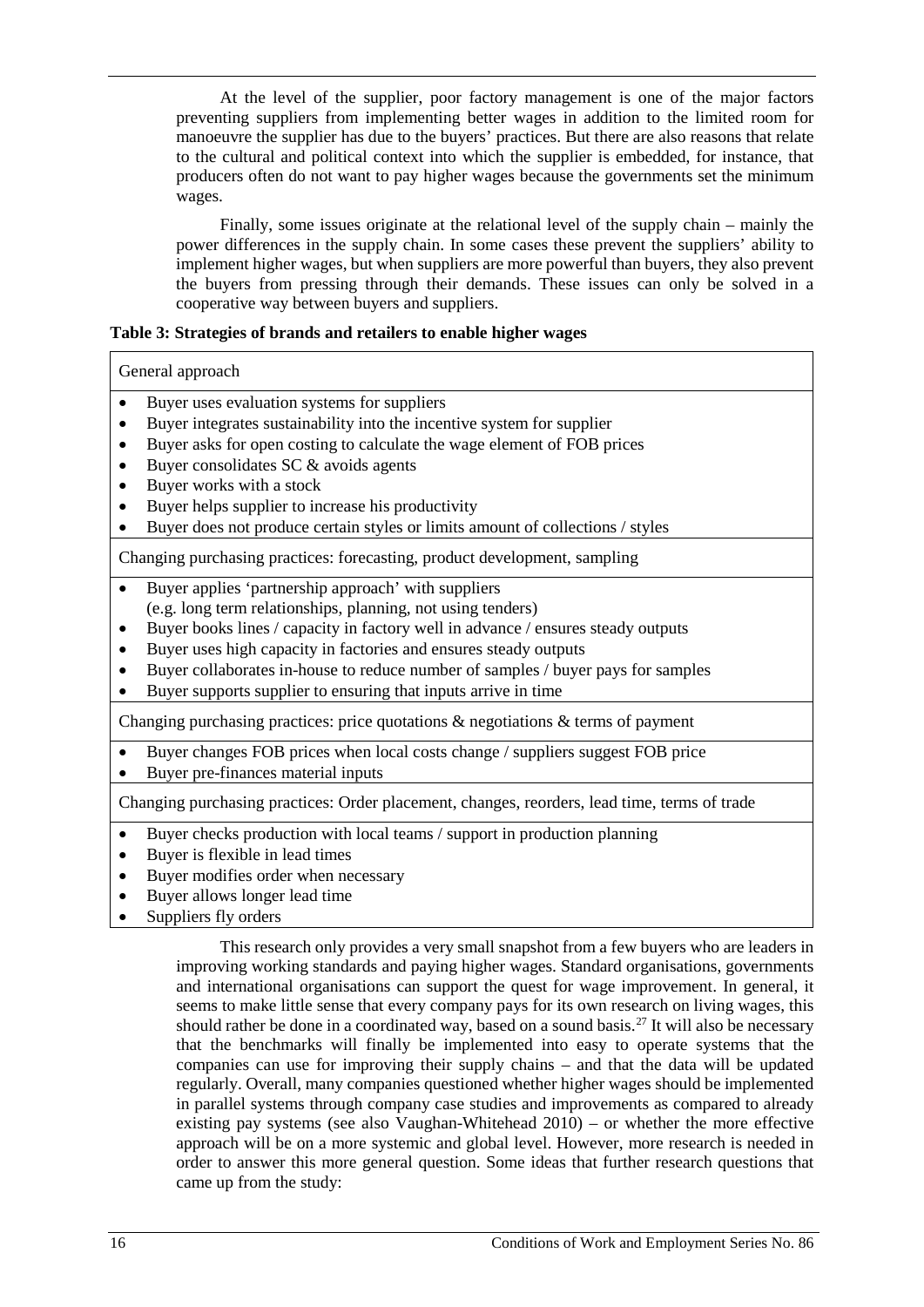- What effect do tenders have on the prices and on the implementation of decent wages? Can tendering lead to good and trustful relationships with suppliers? What are the costs of permanently changing suppliers?
- What incentive systems for buyers are used by brands and retailers and how do these influence the implementation of decent working conditions? What are good incentive systems that support suppliers in implementing standards?
- How do companies actually deal with changes of costs in the production markets at the level of FOBs (e.g. raising wages in Bangladesh or changing cotton prices)?
- What kind of factories generally overbook capacities? Which factors help to avoid overbooking?
- If better planning in the factories reduces overtime, factories can save money. How much money could be saved and would this allow factories to increase wages?
- Can productivity gains be used to increase wages?
- How do buyers successfully reduce peak production times? Is it already common for buying companies to block production lines in factories so that the factories can better plan, or do only the more advanced ones do this?
- What models of securing steady outputs and building up long-term relationships in the whole chain work well in order to provide more security to suppliers?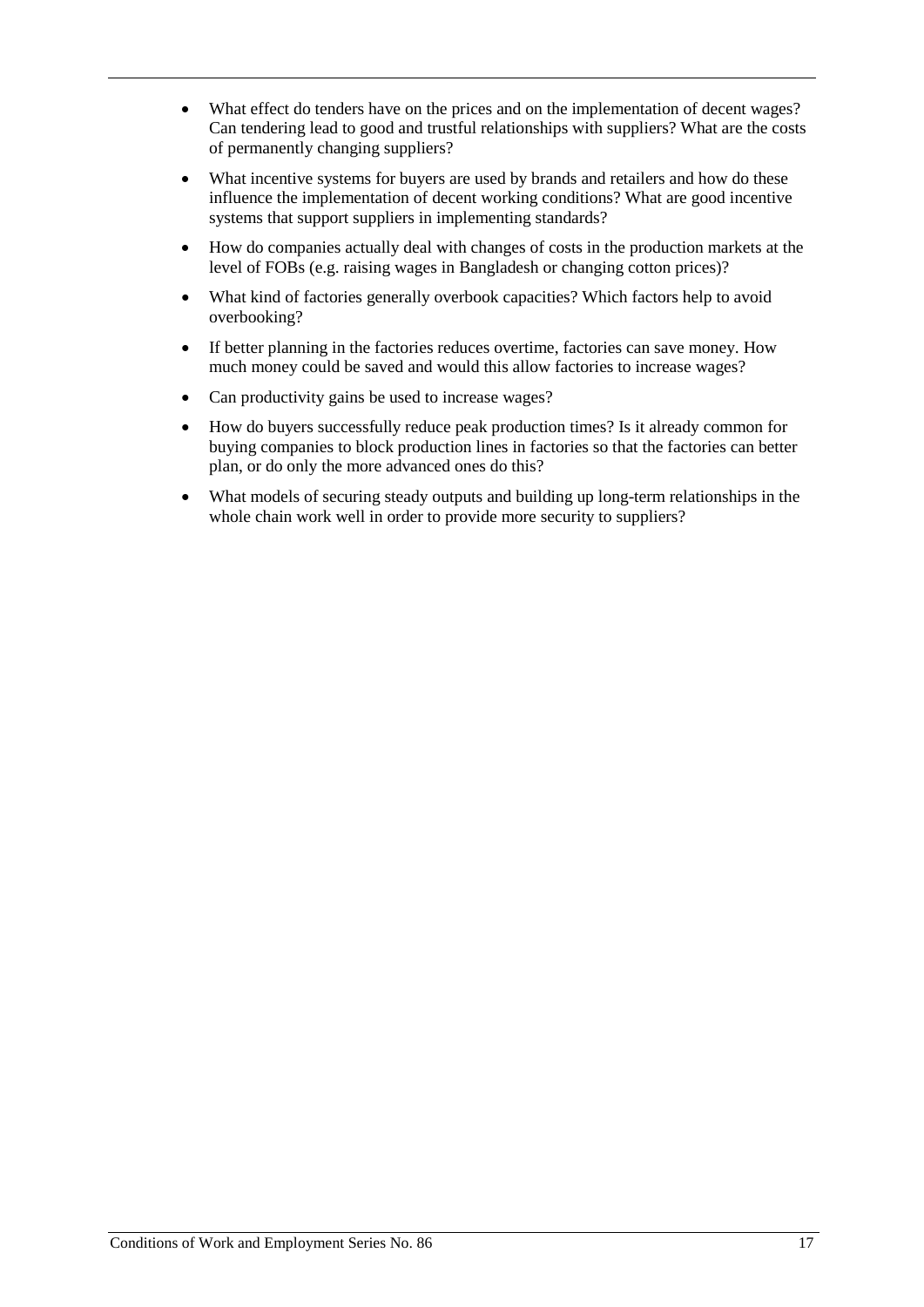## <span id="page-21-0"></span>**Bibliography**

- Bachstädter, J. & J. Förster (2014): "Challenges and Opportunities for the Ready-Made Garments Industry of Bangladesh - A Comparative Value Chain Analysis on Profitability and Market Structures." In: Promotion of Social and Environmental Standards in the Industry. Study Brief 1.
- Bair, J. (2005): "Global Capitalism and Commodity Chains: Looking Back, Going Forward." Competition & Change 9(2): 153-180.
- Barrientos, S. W. (2013): "'Labour Chains': Analysing the Role of Labour Contractors in Global Production Networks." Journal of Development Studies, 49(8), 1058-1071.
- Barrientos, S. and S. Smith (2006): "The ETI Code of Labour Practice: Do Workers Really Benefit?": Institute of Development Studies, University of Sussex. Brighton.
- Coe, N. M., P. Dicken and M. Hess (2008): "Introduction: Global Production Networks Debates and Challenges." Journal of Economic Geography 8(3): 267-269.
- Crewe, L. (2000): "Geographies of Retailing and Consumption." Progress in Human Geography (24): 275-290.
- Dicken, P. (2007b): "Webs of Enterprise": The Geography of Transnational Production Networks. Dicken, P. Global Shift: Mapping the Changing Contours of the World Economy. New York & London, The Guilford Press: 137-172.
- Dolan, C. and J. Humphrey (2004): "Changing Governance Patterns in the Trade in Fresh Vegetable between Africa and the United Kingdom." Environment and Planning A 36: 491-509.
- Egels-Zanden, N. (2015): "The Role of SMEs in Global Production Networks. A Swedish SME's Payment of Living Wages at its Indian Supplier." Business Society March 11, 2015.
- Egels-Zanden, N. and H. Lindholm (2015): "Do codes of conduct improve worker rights in supply chains? A study of Fair Wear Foundation." Journal of Cleaner Production 107: 31-40.
- EPRS | European Parliamentary Research Service (2014): "Workers' conditions in the textile and clothing sector: just an Asian affair? Issues at stake after the Rana Plaza tragedy." Author: Enrico D'Ambrogio. PE 538.222. Brussels. (date: 10.5.2016)
- Fitter, R. and R. Kaplinksy (2001): "Who Gains from Product Rents as the Coffee Market Becomes More Differentiated? A Value Chain Analysis." IDS Bulletin 32(3): 69-82.
- Gereffi, G., J. Humphrey and T. Sturgeon (2005): "The Governance of Global Value Chains." Review of International Political Economy 12(1): 78-104.
- Gereffi, G., J. Humphrey, R. Kaplinsky and T. Sturgeon (2001): "Introduction: Globalisation, Value Chains and Development." IDS Bulletin 32(3): 1-8.
- Gibbon, P. and S. Ponte (2005): "Trading Down. Africa, Value Chains, and the Global Economy." Philadelphia, Temple University Press.
- Gibbon, P., J. Bair and S. Ponte (2008): "Governing Global Value Chains: An Introduction." Economy and Society 37(3): 315-338.
- Hale, A. (2000): "What Hope For 'Ethical' Trade in the Globalised Garment Industry?" Antipode 32(4): 349-356.
- Hughes, A. (1999): "Constructing Economic Geographies from Corporate Interviews: Insights from a Cross-Country Comparison of Retailer-Suppier Relationships." Geoforum 30: 363-374.
- Hughes, A. (2000): "Retailers, Knowledges and Changing Commodity Networks: The Case of the Cut Flower Trade." Geoforum 31: 175-190.
- Hughes, A. and S. Reimer (2004): "Accounting for Ethical Trade. Global Commodity Networks, Virtualism and the Audit Economy." Geographies of Commodity Chains. London & New York, Routledge: 215-232.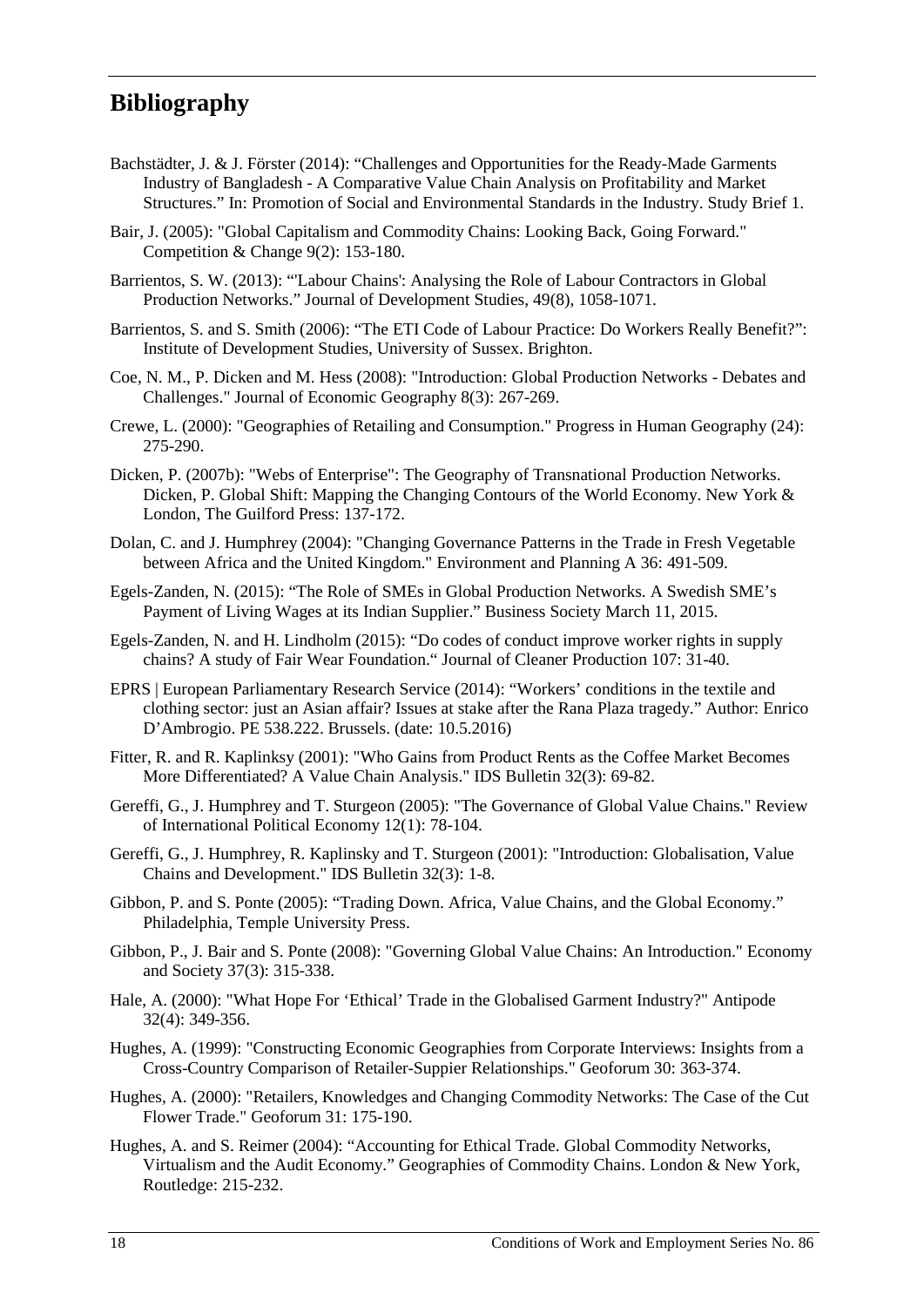- Hughes, A. (2005): "Corporate Strategy and the Management of Ethical Trade: The Case of the UK Food and Clothing Retailers." Environment and Planning A 37: 1145-1163.
- Hughes, A. (2006a): "Geographies of Exchange and Circulation: Transnational Trade and Governance." Progress in Human Geography 30(5): 635-643.
- Hughes, A., M. Buttle and N. Wrigley (2007): "Organisational Geographies of Corporate Responsibility: A UK-US Comparison of Retailers' Ethical Trading Initiatives." Journal of Economic Geography 7: 491-513.
- Humphrey, J. (2005): "Shaping Value Chains for Development: Global Value Chains in Agribusiness". Gesellschaft für Technische Zusammenarbeit. Eschborn.
- Humphrey, J. and H. Schmitz (2001): "Governance in Global Value Chains." IDS Bulletin 32(3): 19- 29.
- ICC International Chamber of Commerce (2016): FOB Frei an Bord (Definition): Available at: http://www.iccgermany.de/icc-regeln-und-richtlinien/icc-incotermsR-2010-ueberblick/incotermsklausel-fob-free-on-board.html (date: 1.2.2016)
- IEH (2015): "Road map to a living wage." Available at:http://etiskhandel.no/Artikler/10634.html?l=en (date: 9.5.2016)
- ILO (2014): "Final report of the discussion. Global Dialogue Forum on Wages and Working Hours in the Textile, Clothing, Leather and Footwear Industries." Geneva, 23-25 September 2014, Sectoral Policies Department. International Labour Office, Geneva 2015.
- IndustriALL (2015): Industry bargaining for living wages. Available at: www.industriallunion.org/industry-bargaining-for-living-wages (date: 1.5.2016)
- JETIs (2015): "Living Wages in Global Supply Chains. A new Agenda for Business." Available at: http://www.dieh.dk/dyn/Normal/3/23/Normal\_Content/file/950/1461571467/ieh\_eti\_dieh\_report\_ web.pdf (date: 9.5.2016)
- Kline J. and E. Soule (2014): "Alta Gracia. Four Years and Counting." http://ignatiansolidarity.net/wp-content/uploads/2014/08/AltaGracia-LowRes-1.pdf (date: 10.5.2016)
- Locke, R. (2013): "The Promise and Limits of Private Power. Promoting Labor Standards in a Global Economy." Cambridge, Cambridge University Press.
- Mamic, I. (2004): "Implementing Codes of Conduct. How Businesses Manage Social Performance in Global Supply Chains." Sheffield, Greenleaf Publishing.
- Miller D. and K. Hohenegger (2016): "Redistributing value added towards labour in apparel supply chains : tackling low wages through purchasing practices". International Labour Office, Inclusive Labour Markets, Labour Relations and Working Conditions Branch. - Geneva: ILO, 2016.
- Miller, D. and P. Williams (2009): "What Price a Living Wage? Implementation Issues in the Quest for Decent Wages in the Global Apparel Sector.": Global Social Policy 9(1): 99-125
- Nadvi, K. (2008): "Global Standards, Global Governance and the Organization of Global Value Chains." Journal of Economic Geography 8: 323-343.
- Oxfam (2014). "Steps Towards a Living Wage in Global Supply Chains." Author : Rachel Wilshaw. Available at: https://www.oxfam.org/en/research/steps-towards-living-wage-global-supply-chains (date: 4.5.2016)
- Raworth, K. and T. Kidder (2009): "Mimicking 'Lean' In Global Value Chains. It's the Workers Who Get Leaned On.": Frontiers of Commodity Chain Research. Stanford, Stanford University Press: 165-189.
- Reimer, S. and D. Leslie (2004): "Knowledge, Ethics and Power in the Home Furnishing Commodity Chain. Global Commodity Chains.": Geographies of Commodity Chains. Oxon & New York, Routledge.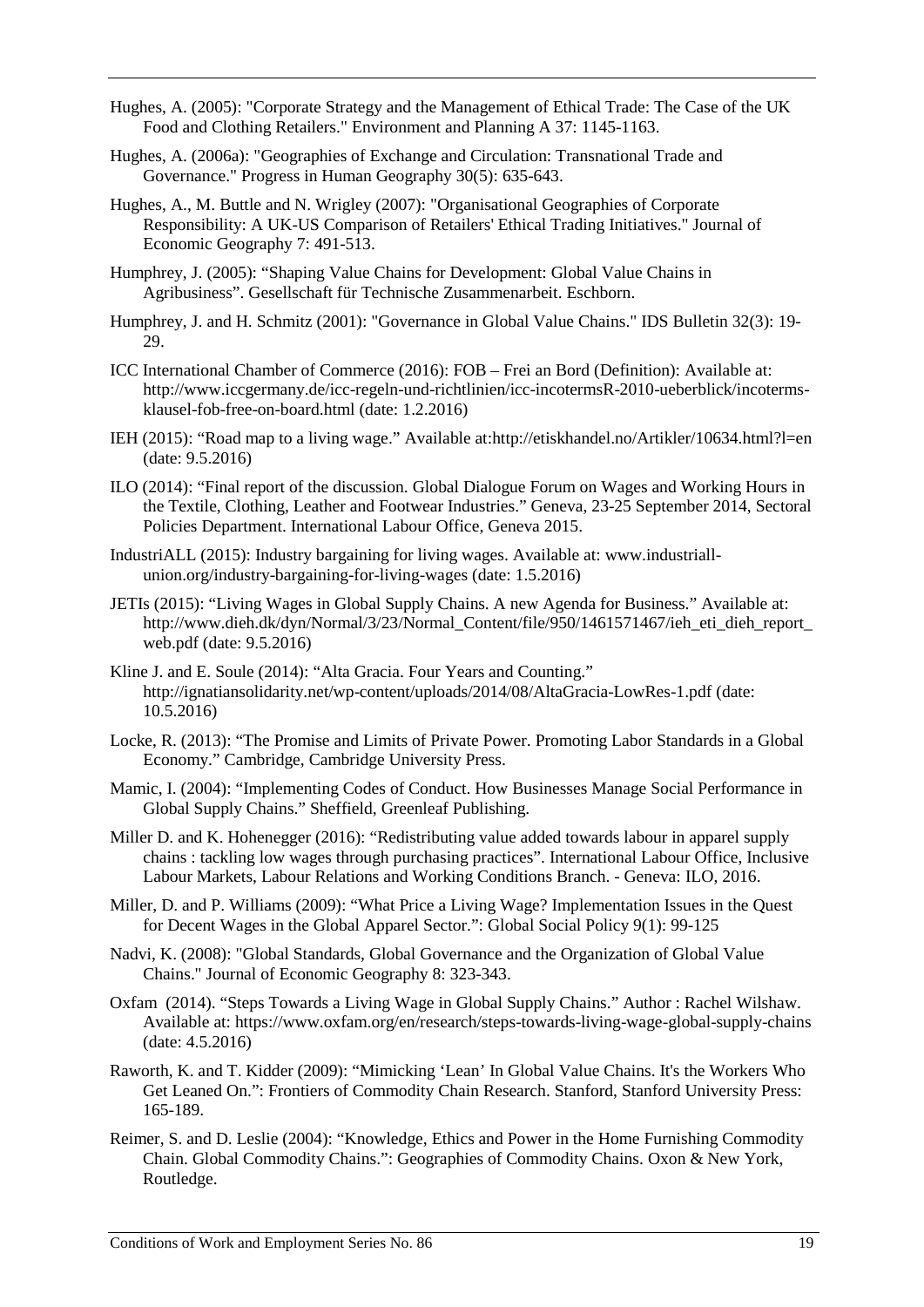- Starmanns, M. (2016): "FAIR SHARE living wage project." A project by Continental Clothing Co. in collaboration with BSD Consulting and the Fair Fashion Network. Available at: http://www.getchanged.net/fairshare/
- Sturgeon, T. J. (2009): "From Commodity Chains to Value Chains. Interdisciplinary Theory Building in an Age of Globalization.": New Frontiers in Commodity Chain Reasearch. Stanford, Stanford University Press: 110-135.
- Vaughan-Whitehead, D. and Pinedo, L. (2017), 'Purchasing practices and working conditions in global supply chains: Global Survey results", Policy brief no10, ILO. Available at: http://www.ilo.org/travail/info/fs/WCMS\_556336/lang--en/index.htm
- Vaughan-Whitehead, D. (2010): "Fair Wages Strengthening Corporate Social Responsibility": Northampton, Edward Elgar.
- Workers' Rights Consortium (2013): "Global Wage Trends for Apparel Workers, 2001-2011. July 2013.": Available at: https://cdn.americanprogress.org/wpcontent/uploads/2013/07/RealWageStudy-3.pdf (date: 3.5.2016)
- Wrigley, N., N. M. Coe and A. Currah (2005): "Globalizing Retail: Conceptualising the Distribution-Based Transnational Corporation (TNC)." Progress in Human Geography 29(4): 437-457.
- Young, I. M. (2006): "Responsibility and global justice: A social connection model.": Social [Philosophy and Policy](http://philpapers.org/asearch.pl?pub=1019) 23 (1):102-130 (2006).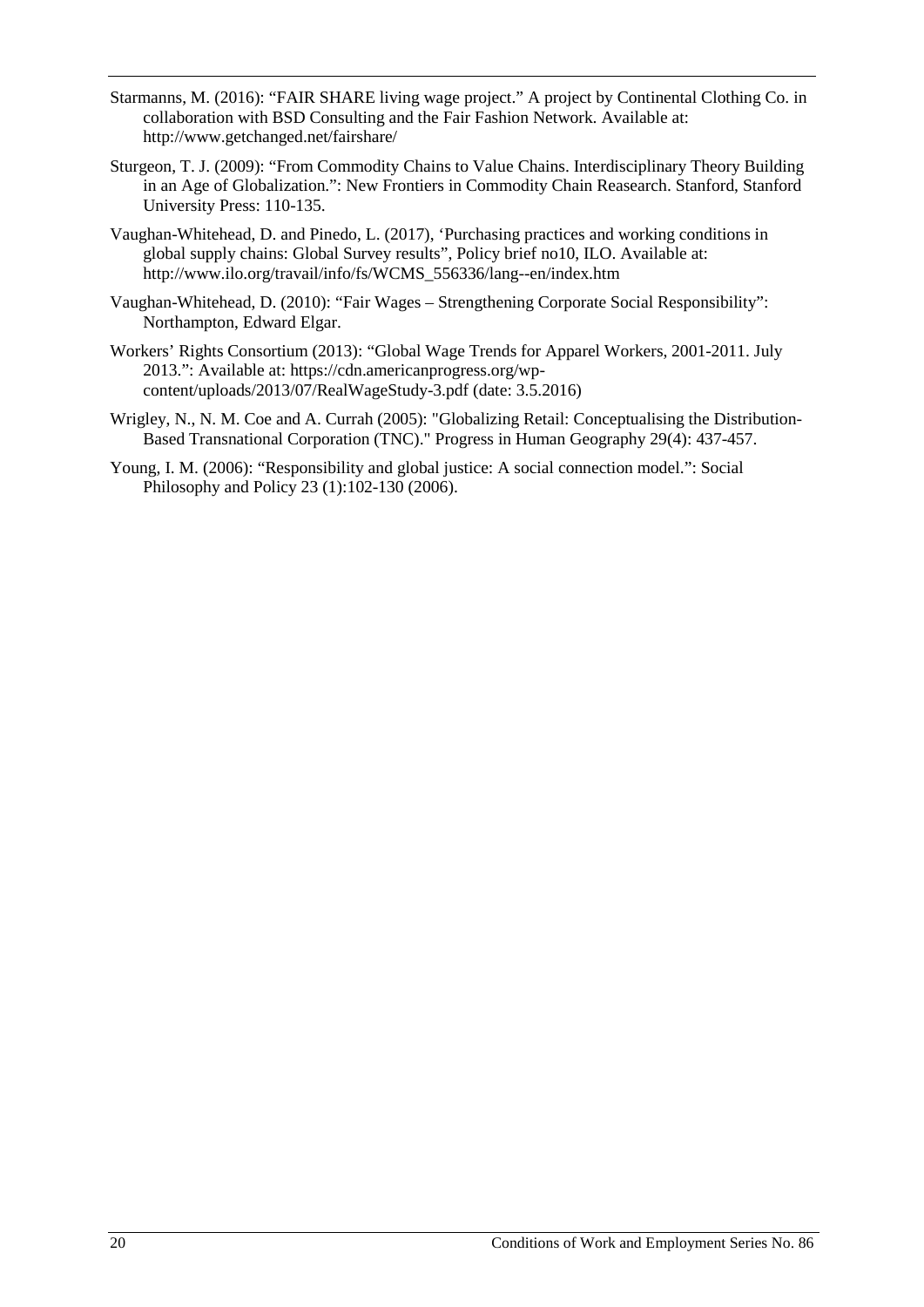## **Conditions of Work and Employment Series**

- No. 1 Quality of working life: A review on changes in work organization, conditions of employment and work-life arrangements (2003), by Howard Gospel
- No. 2 Sexual harassment at work: A review of preventive measures (2005), by Deirdre McCann
- No. 3 Statistics on working time arrangements based on time-use survey data (2003), by Andrew S. Harvey, Jonathan Gershuny, Kimberly Fisher & Ather Akbari
- No. 4 The definition, classification and measurement of working time arrangements (2003), by David Bell & Peter Elias
- No. 5 Reconciling work and family: Issues and policies in Japan (2003), by Masahiro Abe, Chizuka Hamamoto & Shigeto Tanaka
- No. 6 Reconciling work and family: Issues and policies in the Republic of Korea (2004), by Tae-Hong Kim & Hye-Kyung Kim
- No. 7 Domestic work, conditions of work and employment: A legal perspective (2003), by José Maria Ramirez-Machado
- No. 8 Reconciling work and family: Issues and policies in Brazil (2004), by Bila Sorj
- No. 9 Employment conditions in an ageing world: Meeting the working time challenge (2004), by Annie Jolivet & Sangheon Lee
- No. 10 Designing programmes to improve working and employment conditions in the informal economy: A literature review (2004), by Dr. Richard D. Rinehart
- No. 11 Working time in transition: The dual task of standardization and flexibilization in China (2005), by Xiangquan Zeng, Liang Lu & Sa'ad Umar Idris
- No. 12 Compressed working weeks (2006), by Philip Tucker
- No. 13 Étude sur les temps de travail et l'organisation du travail: Le cas du Sénégal. Analyse juridique et enquête auprès des entreprises (2006), by Alfred Inis Ndiaye
- No. 14 Reconciling work and family: Issues and policies in Thailand (2006), by Kyoko Kusakabe
- No. 15 Conditions of work and employment for older workers in industrialized countries: Understanding the issues (2006), by N.S. Ghosheh Jr., Sangheon Lee & Deirdre McCann
- No. 16 Wage fixing in the informal economy: Evidence from Brazil, India, Indonesia and South Africa (2006) by Catherine Saget
- No. 18 Reconciling work and family: Issues and policies in Trinidad and Tobago (2008), by Rhoda Reddock & Yvonne Bobb-Smith
- No. 19 Minding the gaps: Non-regular employment and labour market segmentation in the Republic of Korea (2007) by Byung-Hee Lee & Sangheon Lee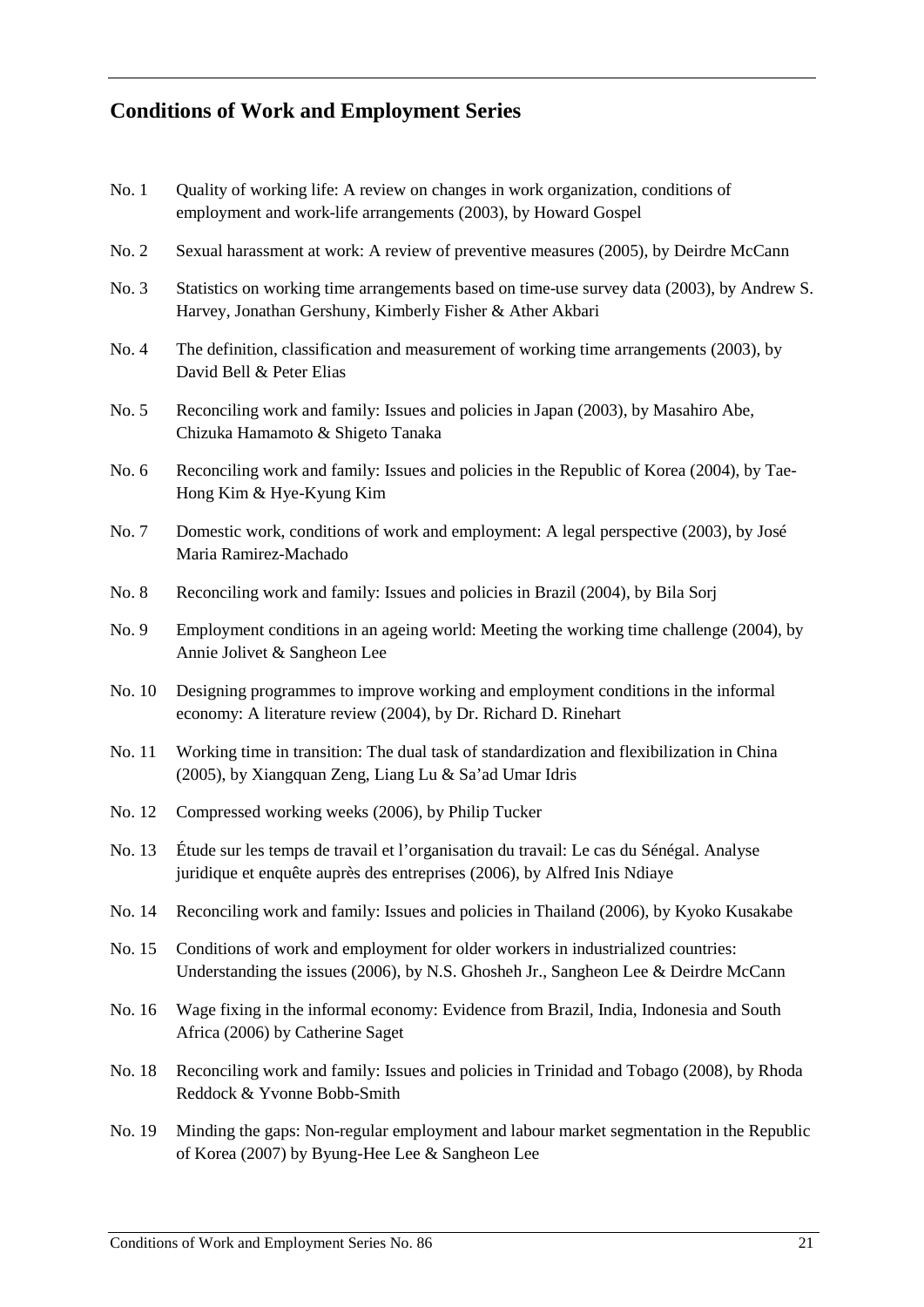- No. 20 Age discrimination and older workers: Theory and legislation in comparative context (2008), by Naj Ghosheh No. 21 Labour market regulation: Motives, measures, effects (2009), by Giuseppe Bertola No. 22 Reconciling work and family: Issues and policies in China (2009), by Liu Bohong, Zhang Yongying & Li Yani No. 23 Domestic work and domestic workers in Ghana: An overview of the legal regime and practice (2009), by Dzodzi Tsikata No. 24 A comparison of public and private sector earnings in Jordan (2010), by Christopher Dougherty No. 25 The German work-sharing scheme: An instrument for the crisis (2010), by Andreas Crimmann, Frank Weissner & Lutz Bellmann No. 26 Extending the coverage of minimum wages in India: Simulations from household data (2010), by Patrick Belser & Uma Rani No. 27 The legal regulation of working time in domestic work (2010), by Deirdre Mc Cann & Jill Murray No. 28 What do we know about low-wage work and low-wage workers (2011), by Damian Grimshaw No. 29 Estimating a living wage: a methodological review (2011), by Richard Anker No. 30 Measuring the economic and social value of domestic work: conceptual and methodological framework (2011), by Debbie Budlender No. 31 Working Time, Health, and Safety: a Research Synthesis Paper (2012), by Philip Tucker & Simon Folkard No. 32 The influence of working time arrangements on work-life integration or 'balance': A review of the international evidence (2012), by Colette Fagan, Clare Lyonette, Mark Smith & Abril Saldaña-Tejeda No. 33 The Effects of Working Time on Productivity and Firm Performance: a research synthesis paper (2012), by Lonnie Golden No. 34 Estudio sobre trabajo doméstico en Uruguay (2012), by Karina Batthyány No. 35 Why have wage shares fallen? A panel analysis of the determinants of functional income distribution (2012), by Engelbert Stockhammer No. 36 Wage-led or Profit-led Supply: Wages, Productivity and Investment (2012), by Servaas Storm & C.W.M. Naastepad No. 37 Financialisation and the requirements and potentials for wage-led recovery – a review focussing on the G20 (2012), by Eckhard Hein & Matthias Mundt No. 38 Wage Protection Legislation in Africa (2012), by Naj Ghosheh
- No. 39 Income inequality as a cause of the Great Recession? A survey of current debates (2012), by Simon Sturn & Till van Treeck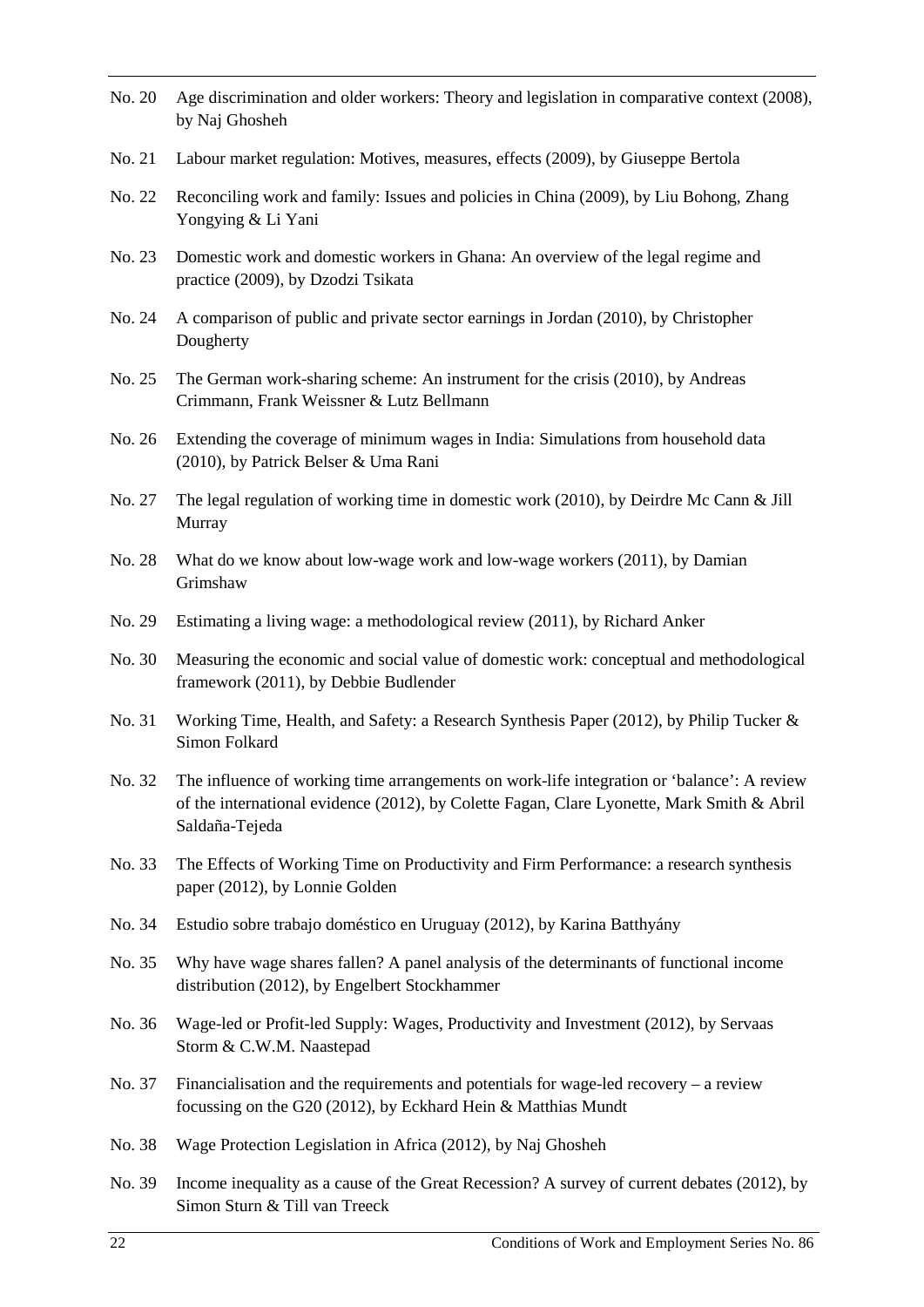- No. 40 Is aggregate demand wage-led or profit-led? National and global effects (2012), by Özlem Onaran & Giorgos Galanis
- No. 41 Wage-led growth: Concept, theories and policies (2012), by Marc Lavoie & Engelbert Stockhammer
- No. 42 The visible face of Women's invisible labour: domestic workers in Turkey (2013), by Seyhan Erdoğdu & Gülay Toksöz
- No. 43 In search of good quality part-time employment (2014), by Colette Fagan, Helen Norman, Mark Smith & María C. González Menéndez
- No. 44 The use of working time-related crisis response measures during the Great Recession (2014), by Angelika Kümmerling & Steffen Lehndorff
- No. 45 Analysis of employment, real wage, and productivity trends in South Africa since 1994 (2014), by Martin Wittenberg
- No. 46 Poverty, inequality and employment in Chile (2014), by Sarah Gammage, Tomás Alburquerque & Gonzálo Durán
- No. 47 Deregulating labour markets: How robust is the analysis of recent IMF working papers? (2014), by Mariya Aleksynska
- No. 48 Growth with equity in Singapore: Challenges and prospects (2014), by Hui Weng Tat & Ruby Toh
- No. 49 Informality and employment quality in Argentina, Country case study on labour market segmentation (2014), by Fabio Bertranou, Luis Casanova, Maribel Jiménez & Mónica Jiménez
- No. 50 Comparing indicators of labour market regulations across databases: A post scriptum to the employing workers debate (2014), by Mariya Aleksynska & Sandrine Cazes
- No. 51 The largest drop in income inequality in the European Union during the Great Recession: Romania's puzzling case (2014), by Ciprian Domnisoru
- No. 52 Segmentation and informality in Vietnam: A survey of literature, Country case study on labour market segmentation (2014), by Jean-Pierre Cling, Mireille Razafindrakoto & François Roubaud
- No. 53 A chronology of employment protection legislation in some selected European countries (2014), by Mariya Aleksynska & Alexandra Schmidt
- No. 54 How tight is the link between wages and productivity? A survey of the literature (2014), by Johannes Van Biesebroeck
- No. 55 Job quality in segmented labour markets: The Israeli case, Country case study on labour market segmentation (2014), by Shoshana Neuman
- No. 56 The organization of working time and its effects in the health services sector: A comparative analysis of Brazil, South Africa, and the Republic of Korea (2014), by Jon Messenger & Patricia Vidal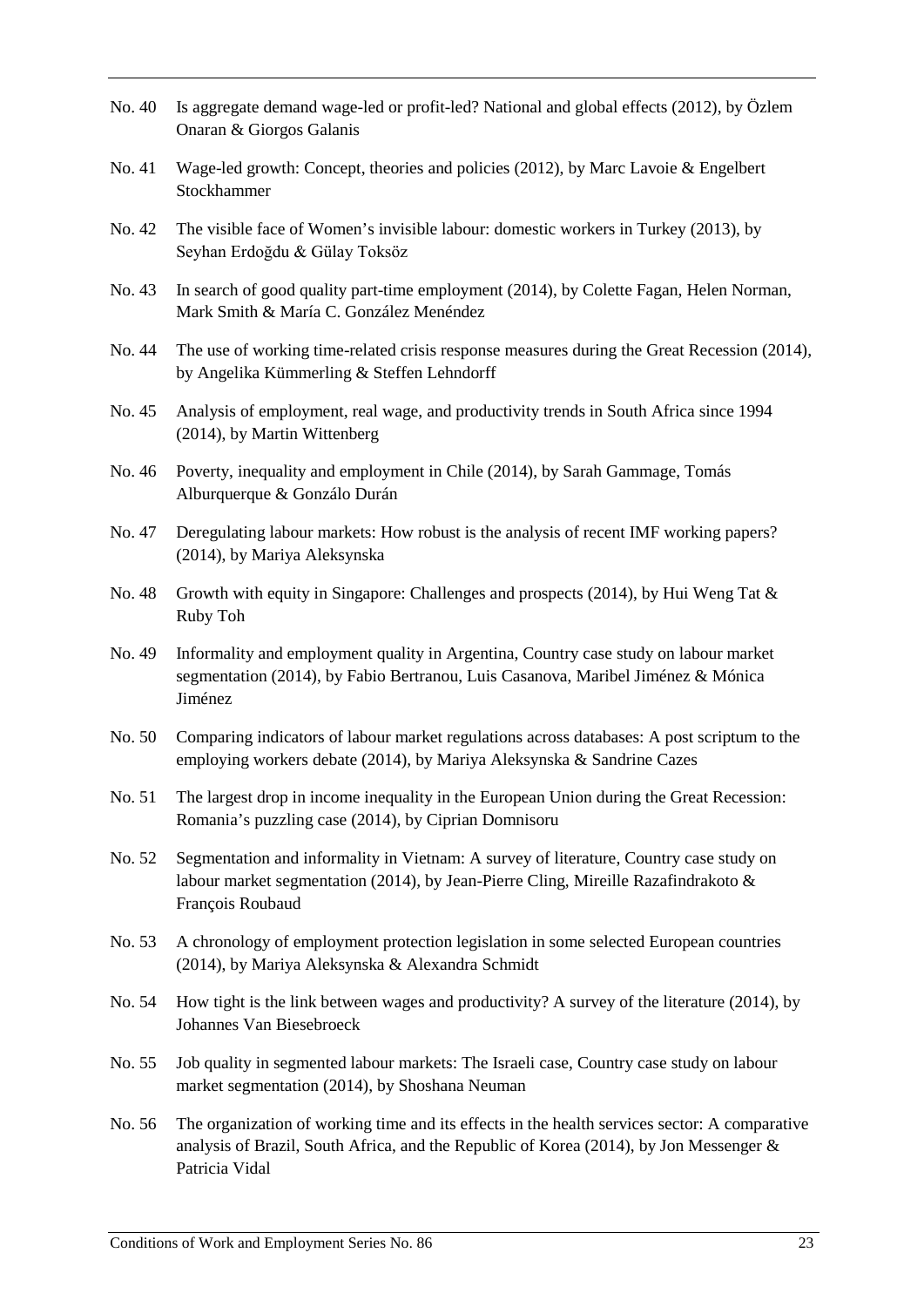- No. 57 The motherhood pay gap: A review of the issues, theory and international evidence (2015), by Damian Grimshaw & Jill Rubery
- No. 58 The long journey home: The contested exclusion and inclusion of domestic workers from Federal wage and hour protections in the United States (2015), by Harmony Goldberg
- No. 59 The (missing) link between wages and productivity in the Philippines: what role for collective bargaining and the new two-tier wage system? (2016), by Melisa R. Serrano
- No. 60 Negociación colectiva, salarios y productividad: el caso uruguayo (2015), by Graziela Mazzuchi, Juan Manuel Rodríguez y Eloísa González
- No. 61 Non-standard work and workers: Organizational implications (2015), by Elizabeth George & Prithviraj Chattopadhyay
- No. 62 What does the minimum wage do in developing countries? A review of studies and methodologies (2015), by Dale Belman & Paul Wolfson
- No. 63 The regulation of non-standard forms of employment in India, Indonesia and Viet Nam (2015), by Ingrid Landau, Petra Mahy & Richard Mitchell
- No. 64 The regulation of non-standard forms of employment in China, Japan and the Republic of Korea (2015), by Fang Lee Cooke & Ronald Brown
- No. 65 Re-regulating for inclusive labour markets (2015), by Jill Rubery
- No. 66 Minimum wage setting practices in domestic work: An inter-state analysis (2015), by Neetha N.
- No. 67 The effects of non-standard forms of employment on worker health and safety (2015), by Michael Quinlan
- No. 68 Structural change and non-standard forms of employment in India (2016), by Ravi Srivastava
- No. 69 Non-standard forms of employment in some Asian countries: A study of wages and working conditions of temporary workers (2016), by Huu-Chi Nguyen, Thanh Tam Nguyen-Huu & Thi-Thuy-Linh Le
- No. 70 Non-standard forms of employment in Uganda and Ghana (2016), by Christelle Dumas & Cédric Houdré
- No. 71 The rise of the "just-in-time workforce": On-demand work, crowdwork and labour protection in the "gig-economy" (2016), by Valerio De Stefano
- No. 72 The introduction of a minimum wage for domestic workers in South Africa (2016), by Debbie Budlender
- No. 73 Productivity, wages and union in Japan (2016), by Takao Kato
- No. 74 Income security in the on-demand economy: Findings and policy lessons from a survey of crowdworkers (2016), by Janine Berg
- No. 75 Non-Standard forms of employment in Latin America. Prevalence, characteristics and impacts on wages (2016), by Roxana Maurizio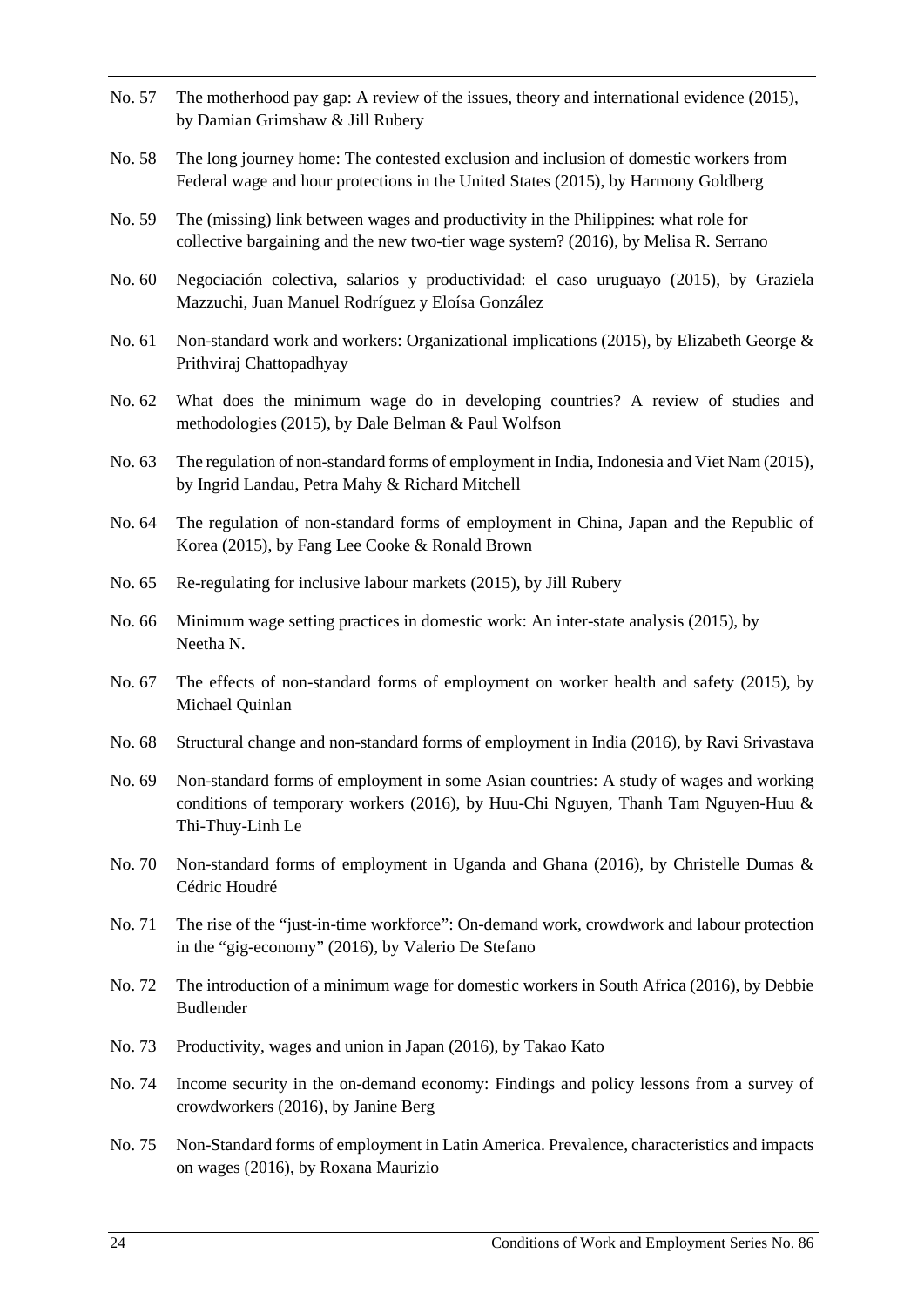- No. 76 Formas atípicas de empleo en América Latina: Incidencia, características e impactos en la determinación salarial (2016), by Roxana Maurizio
- No. 77 Firms' demand for temporary labour in developing countries: Necessity or strategy? (2016), by Mariya Aleksynska & Janine Berg
- No. 78 Remembering rest periods in law (2016), by Naj Ghosheh
- No. 79 Initial effects of Constitutional Amendment 72 on domestic work in Brazil (2016), by the Institute for Applied Economic Research (IPEA)
- No. 80 Coverage of employment protection legislation (EPL) (2016), by Mariya Aleksynska & Friederike Eberlein
- No. 81 Emplois atypiques et résultats sur le marché du travail au Cameroun, en République Démocratique du Congo et au Tchad (2016), by Benjamin Fomba Kamga, Vincent de Paul Mboutchouang & Gaston Brice Nkoumou Ngoa
- No. 82 Impacto de las reformas legislativas en el sector del empleo del hogar en España (2016), by Magdalena Diaz Gorfinkel
- No. 83 Redistributing value added towards labour in apparel supply chains: tackling low wages through purchasing practices (2016) by Doug Miller & Klaus Hohenegger
- No. 84 Resultados de las reformas jurídicas relativas a las trabajadoras y los trabajadores domésticos en Uruguay (2016), by Alma Espino González
- No. 85 Evaluating the effects of the structural labour market reforms on collective bargaining in Greece (2016), by Aristea Koukiadaki & Damian Grimshaw
- No. 87 Sectoral collective bargaining, productivity and competitiveness in South Africa's clothing value chain: manufacturers between a rock and a hard place (2017), by Shane Godfrey, Trenton Elsley & Michaelle Taal
- No. 88 Mapping Employment Dismissal Law: A Leximetric Investigation of EPL Stringency and Regulatory Style (2017), by Benoit Pierre Freyens & J.H. Verkerke
- No. 90 The International Labour Organization and the Living Wage: A Historical Perspective (2017), by Emmanuel Reynaud
- No. 91 Managing Social Risks of Non-Standard Employment in Europe (2017), by Günther Schmid & Johannes Wagner
- No. 92 Migrants and cities: Research on recruitment, employment, and working conditions of domestic workers in China (2017), by Liu Minghui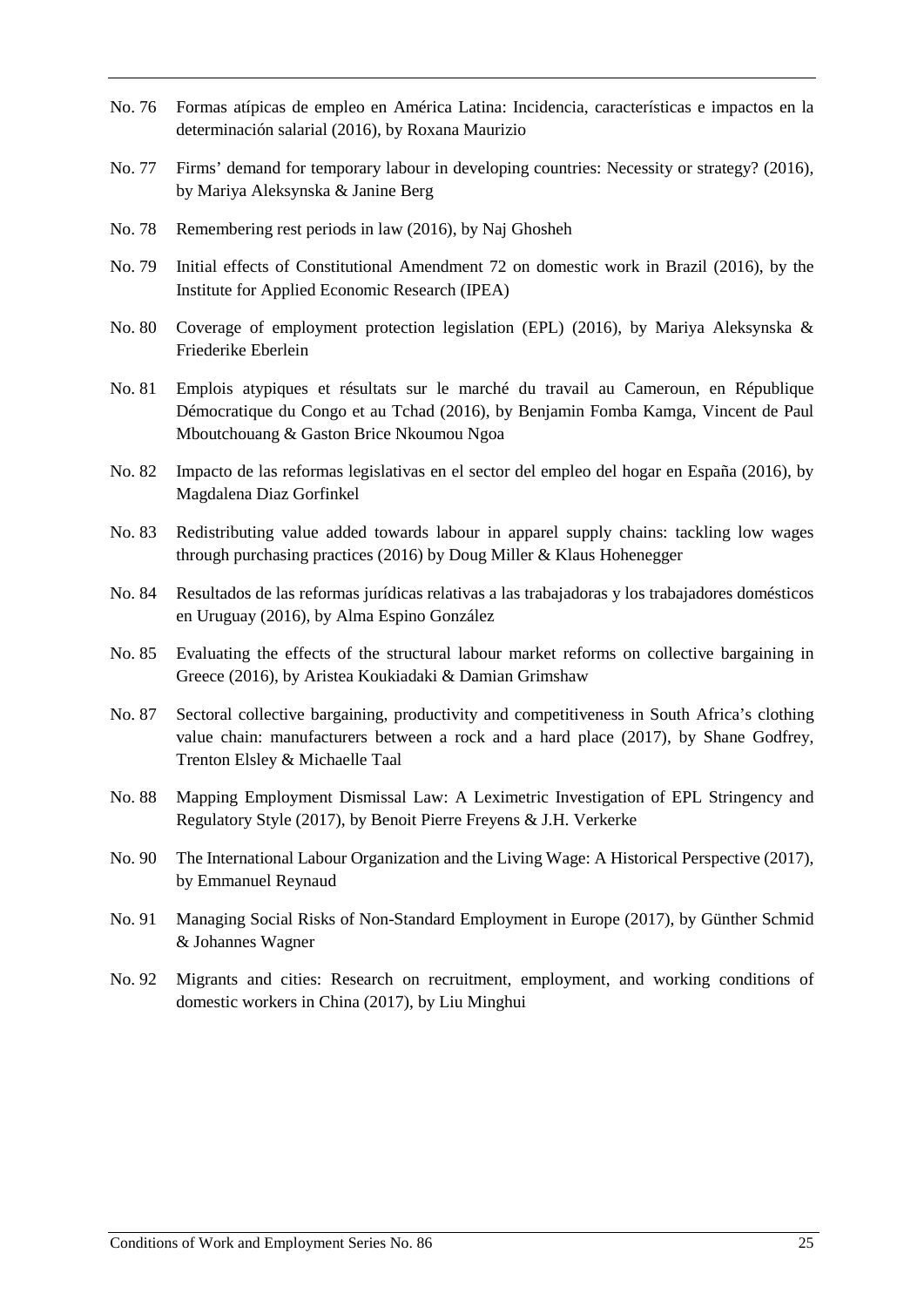<span id="page-29-0"></span><sup>1</sup> Different concepts for 'decent life' exist: 'decent wages' (ILO); 'living wages'; 'fair wages' (e.g. Vaughan-Whitehead 2010). Wages in real terms were declining between 2001 and 2011. compare: ILO 2014, EPRS 2014, Workers' Rights Consortium 2013

<span id="page-29-1"></span><sup>2</sup> Producing a T-Shirt includes cutting, making, trimming, sending, which is done by at the very least 10 operators. Studies show that the wage element for producing a T-shirt is below 20 Euro Cents. Compare: Starmanns 2016; see also Young 2006

<span id="page-29-2"></span><sup>3</sup> The concept of 'value chains' and 'supply chain' is used as the same in this paper.

<span id="page-29-3"></span><sup>4</sup> In this text, brands and retailers are also referred to as , buyers' or , buying companies'.

<sup>5</sup> H&M Website: Fair Living Wage:

<u>.</u>

<span id="page-29-4"></span>http://about.hm.com/en/About/sustainability/commitments/responsible-partners/fair-living-wage.html (last visited: 1.5.2016) M&S Website: "Your M&S Plan A Report  $2014$ " or "Plan A Report  $2015$ " planareport.marksandspencer.com/M&S\_PlanAReport2015.pdf (last visited 1.5.2016)

<span id="page-29-5"></span> $6$  More general research see for instance Locke 2013; Barrientos & Smith 2006. Claims regarding wages: For M&S: http://labourbehindthelabel.org/dowebuyit/ for H&M: www.cleanclothes.org/news/press-releases/2015/04/09/h-ms-sustainability-promises-will-not-delivera-living-wage (last visited: 1.5.2016) See, for instance, the current Living Wage Now! Campaign by the Clean Clothes Campaign or Oxfam: http://policy-practice.oxfam.org.uk/ourwork/inequality/towards-a-living-wage (last visited: 1.5.2016)

<span id="page-29-6"></span> $7$  FOB – . free on board means that the seller delivers the goods on board the vessel nominated by the buyer at the named port of shipment or procures the goods already so delivered. The risk of loss of or damage to the goods passes when the goods are on board the vessel, and the buyer bears all costs from that moment onwards. (ICC 2016)

<sup>8</sup> H&M was repeatedly positively mentioned in this context.

<span id="page-29-8"></span><span id="page-29-7"></span><sup>9</sup> The example of the German retailer KiK also illustrates this tendency: KiK recently announced to reduce the prices for jeans from Euros 10,99 to Euros 9,99, while the costs of production in Bangladesh are increasing permanently: www.ots.at/presseaussendung/OTS\_20120417\_OTS0028/kiksenkt-dauerhaft-die-preise-der-textile-grundversorger-moechte-sich-bei-seinen-treuen-kundenbedanken-und-senkt-deshalb-dauerhaft-die-preise (last visited 1.5.2016)

<span id="page-29-9"></span><sup>10</sup> www.fairwear.org/livingwages

<sup>11</sup> ACT 2015, www.industriall-union.org/industry-bargaining-for-living-wages (last visited 1.5.2016)

<span id="page-29-11"></span><span id="page-29-10"></span> $12$  IndustriAll (2015): Industry bargaining for living wages. www.industriall-union.org/industrybargaining-for-living-wages (last visited: 1.5.2016)

<span id="page-29-12"></span><sup>13</sup> This paper will touch issues regarding the break-down of FOBs, but these aspects are covered in more detail in a second ILO working paper by Miller & Hohenegger 2016

<sup>14</sup> The critique was empirically collected at workshops between 2007 and 2013

<span id="page-29-14"></span><span id="page-29-13"></span><sup>15</sup> By definition SMEs have less than 250 employees.

<sup>16</sup> Also some larger companies that were canvassed for an interview did not respond.

<span id="page-29-16"></span><span id="page-29-15"></span> $17$  The companies interviewed for the case studies were promised anonymity. Since there are not very many FWF members, no more data can be disclosed about individual companies in order to keep this anonymity promise.

<span id="page-29-17"></span><sup>18</sup> Three of the buyers analysed stand out, as they piloted the payment of 'living wages' – see section 6.

<span id="page-29-18"></span> $19$  Only two of the companies have started to compare the minimum wages with some living wage benchmarks in their supply countries.

<span id="page-29-19"></span><sup>20</sup> For instance, in Bangladesh the current minimum wage is Taka 5.300, while the AFW benchmark is around Taka 25.600.